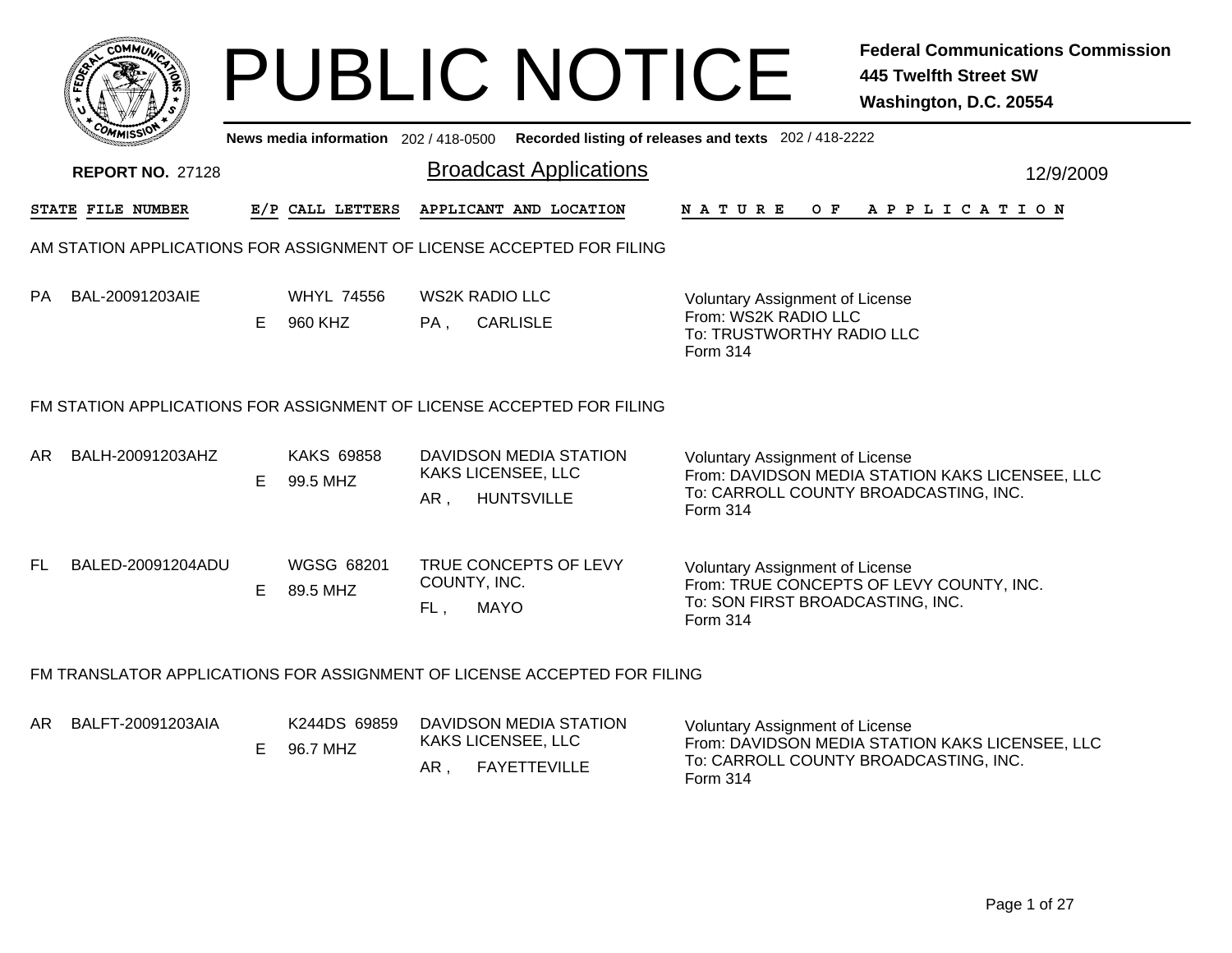|                            |                             | <b>PUBLIC NOTICE</b>                                                                         | <b>Federal Communications Commission</b><br><b>445 Twelfth Street SW</b><br>Washington, D.C. 20554                                                      |
|----------------------------|-----------------------------|----------------------------------------------------------------------------------------------|---------------------------------------------------------------------------------------------------------------------------------------------------------|
|                            |                             | News media information 202 / 418-0500 Recorded listing of releases and texts 202 / 418-2222  |                                                                                                                                                         |
| <b>REPORT NO. 27128</b>    |                             | <b>Broadcast Applications</b>                                                                | 12/9/2009                                                                                                                                               |
| STATE FILE NUMBER          | E/P CALL LETTERS            | APPLICANT AND LOCATION                                                                       | NATURE OF<br>A P P L I C A T I O N                                                                                                                      |
|                            |                             | FM TRANSLATOR APPLICATIONS FOR ASSIGNMENT OF LICENSE ACCEPTED FOR FILING                     |                                                                                                                                                         |
| BALFT-20091204ACQ<br>CA    | 92.9 MHZ<br>E.              | K225AO 144309 HORIZON CHRISTIAN<br><b>FELLOWSHIP</b><br><b>LOMPOC</b><br>CA,                 | Voluntary Assignment of License<br>From: HORIZON CHRISTIAN FELLOWSHIP<br>To: EDUCATIONAL MEDIA FOUNDATION<br>Form 345                                   |
| BALFT-20091204ADV<br>NY.   | Е<br>94.5 MHZ               | W233AM 138320 NORTHEAST GOSPEL<br><b>BROADCASTING, INC.</b><br><b>GLOVERSVILLE</b><br>$NY$ , | <b>Voluntary Assignment of License</b><br>From: NORTHEAST GOSPEL BROADCASTING INC.<br>To: MICHAEL A. SLEEZER D/B/A CMS BROADCASTING COMPANY<br>Form 345 |
|                            |                             | DIGITAL TRANSLATOR OR DIGITAL LPTV APPLICATIONS FOR CP EXTENSION ACCEPTED FOR FILING         |                                                                                                                                                         |
| CO.<br>BEP-20091204ADH     | Е<br>CHAN-31                | KLPT-LD 168642 SYNCOM MEDIA GROUP<br>CO <sub>1</sub><br><b>DENVER</b>                        | Extension of time to complete digital construction permit:<br>BDCCDTL-20061003ADY                                                                       |
|                            |                             | DIGITAL TRANSLATOR OR DIGITAL LPTV APPLICATIONS FOR DIGITAL FLASH CUT ACCEPTED FOR FILING    |                                                                                                                                                         |
| IL.<br>BDFCDTL-20091204ADY | W33AY 49183<br>Е<br>CHAN-33 | <b>VENTANA TELEVISION, INC.</b><br>IL,<br><b>SPRINGFIELD</b>                                 | Minor change of callsign W33AY.                                                                                                                         |
|                            |                             |                                                                                              |                                                                                                                                                         |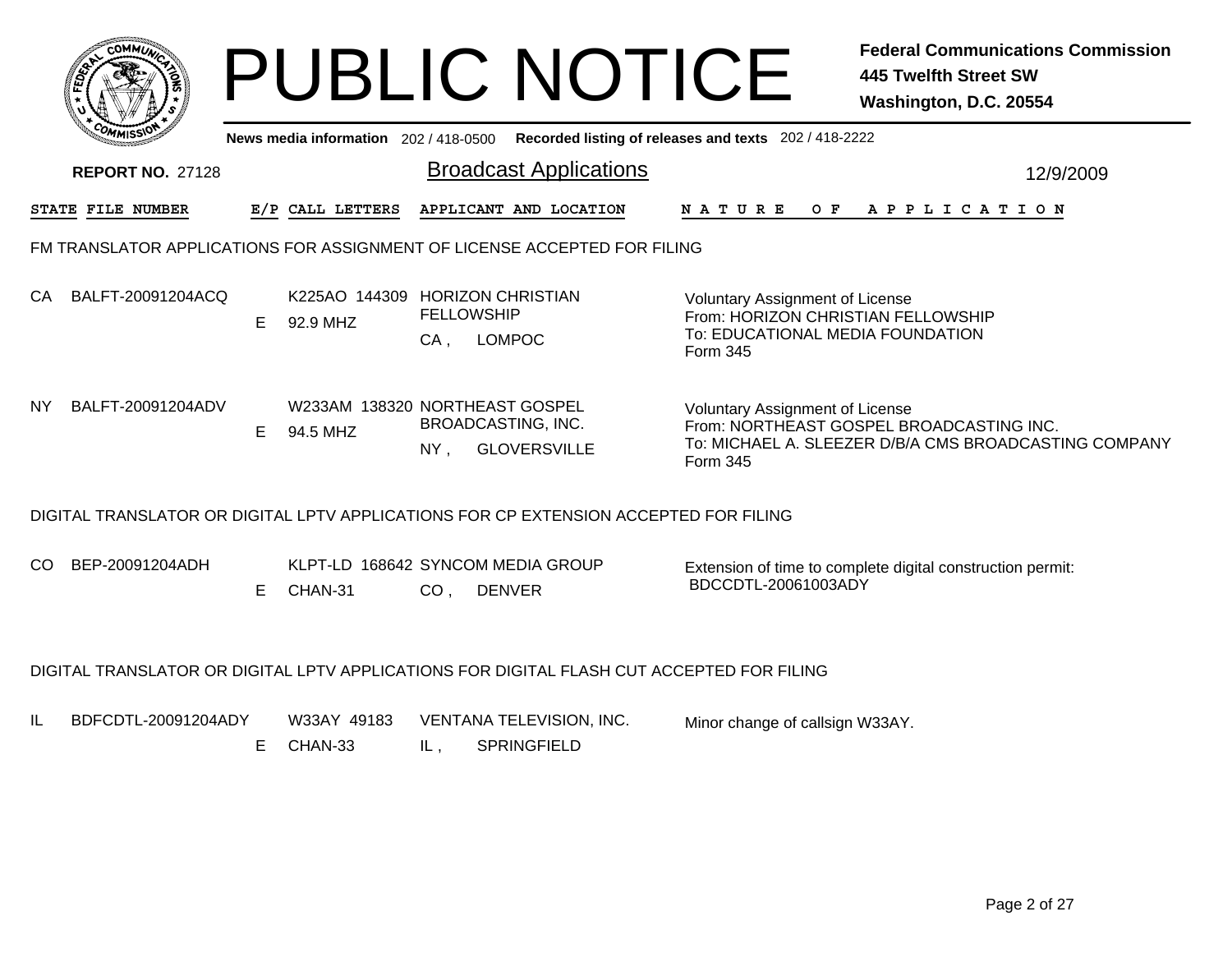|     |                          |    |                                     | <b>PUBLIC NOTICE</b>                                                                      |                                                       | <b>Federal Communications Commission</b><br><b>445 Twelfth Street SW</b><br>Washington, D.C. 20554 |
|-----|--------------------------|----|-------------------------------------|-------------------------------------------------------------------------------------------|-------------------------------------------------------|----------------------------------------------------------------------------------------------------|
|     |                          |    | News media information 202/418-0500 |                                                                                           | Recorded listing of releases and texts 202 / 418-2222 |                                                                                                    |
|     | <b>REPORT NO. 27128</b>  |    |                                     | <b>Broadcast Applications</b>                                                             |                                                       | 12/9/2009                                                                                          |
|     | <b>STATE FILE NUMBER</b> |    | E/P CALL LETTERS                    | APPLICANT AND LOCATION                                                                    | <b>NATURE</b><br>O F                                  | APPLICATION                                                                                        |
|     |                          |    |                                     | DIGITAL TRANSLATOR OR DIGITAL LPTV APPLICATIONS FOR DIGITAL FLASH CUT ACCEPTED FOR FILING |                                                       |                                                                                                    |
| ΙA  | BDFCDTL-20091204ADZ      | E  | K41DD 64174<br>CHAN-41              | VENTANA TELEVISION, INC.<br><b>DES MOINES</b><br>IA,                                      | Minor change of callsign K41DD.                       |                                                                                                    |
| AR  | BDFCDTL-20091204AEC      | Е  | K23DU 11133<br>CHAN-21              | <b>CHRISTIANS INCORPORATED</b><br><b>FOR CHRIST</b><br>AR,<br><b>HARRISON</b>             | Minor change of callsign K23DU.                       |                                                                                                    |
| MO. | BDFCDTL-20091204AEE      | E. | K45IO 49176<br>CHAN-45              | VENTANA TELEVISION, INC.<br><b>KANSAS CITY</b><br>MO,                                     | Minor change of callsign K45IO.                       |                                                                                                    |
| NΜ  | BDFCDTT-20091207AAB      | E. | K46GU 130763<br>CHAN-46             | <b>REGENTS OF NEW MEXICO</b><br><b>STATE UNIVERSITY</b><br><b>DEMING</b><br>NM,           | Minor change of callsign K46GU.                       |                                                                                                    |
|     |                          |    |                                     | DIGITAL TRANSLATOR OR DIGITAL LPTV APPLICATIONS FOR LICENSE TO COVER ACCEPTED FOR FILING  |                                                       |                                                                                                    |
|     | MN BLDTL-20091204ADA     | E. | CHAN-41                             | K41EG-D 21287 FEDERATED RURAL ELECTRIC<br><b>ASSOCIATION</b><br>MN, JACKSON               | callsign K41EG-D.                                     | License to cover construction permit no: BPDTL-20090930ACG,                                        |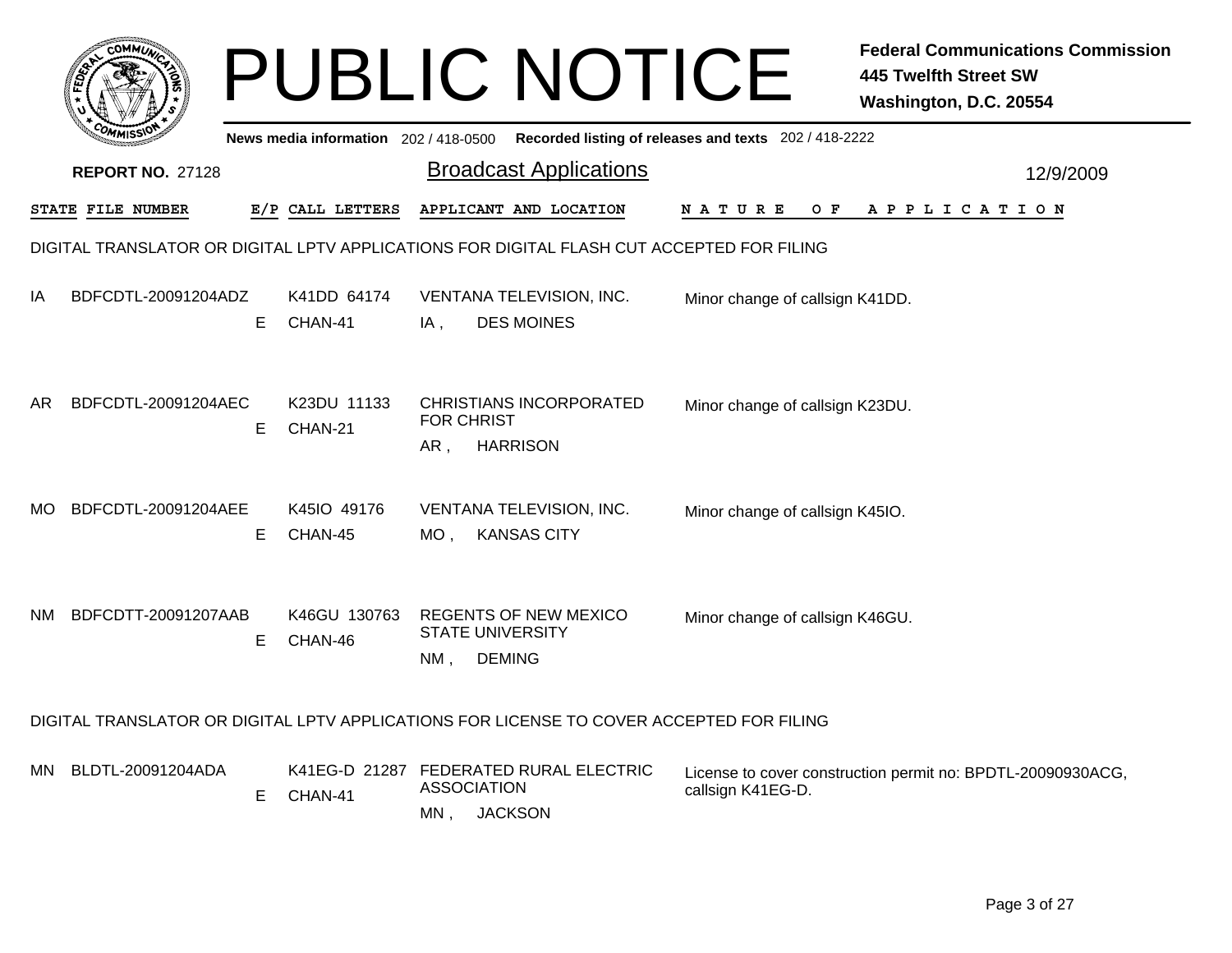|      |                                                                                          |   |                                                  |                         | <b>PUBLIC NOTICE</b>                                     |                                                                                             | <b>Federal Communications Commission</b><br><b>445 Twelfth Street SW</b><br>Washington, D.C. 20554 |
|------|------------------------------------------------------------------------------------------|---|--------------------------------------------------|-------------------------|----------------------------------------------------------|---------------------------------------------------------------------------------------------|----------------------------------------------------------------------------------------------------|
|      |                                                                                          |   |                                                  |                         |                                                          | News media information 202 / 418-0500 Recorded listing of releases and texts 202 / 418-2222 |                                                                                                    |
|      | <b>REPORT NO. 27128</b>                                                                  |   |                                                  |                         | <b>Broadcast Applications</b>                            |                                                                                             | 12/9/2009                                                                                          |
|      | <b>STATE FILE NUMBER</b>                                                                 |   | E/P CALL LETTERS                                 |                         | APPLICANT AND LOCATION                                   | <b>NATURE</b>                                                                               | OF APPLICATION                                                                                     |
|      | DIGITAL TRANSLATOR OR DIGITAL LPTV APPLICATIONS FOR LICENSE TO COVER ACCEPTED FOR FILING |   |                                                  |                         |                                                          |                                                                                             |                                                                                                    |
| MN.  | BLDTL-20091204ADE                                                                        | Е | K21DG-D 13838 COOPERATIVE TELEVISION<br>CHAN-21  | <b>MINNESOTA</b>        | ASSOCIATION OF SOUTHERN                                  | callsign K21DG-D.                                                                           | License to cover construction permit no: BPDTL-20090929ACV,                                        |
|      |                                                                                          |   |                                                  | MN.                     | ST. JAMES                                                |                                                                                             |                                                                                                    |
| MN   | BLDTL-20091204ADL                                                                        | Е | K34JX-D 167237 COOPERATIVE TELEVISION<br>CHAN-34 | <b>MINNESOTA</b>        | ASSOC OF SOUTHERN                                        | callsign K34JX-D.                                                                           | License to cover construction permit no: BMPDTL-20090929ACT,                                       |
|      |                                                                                          |   |                                                  | MN.                     | ST. JAMES                                                |                                                                                             |                                                                                                    |
| MN   | BLDTL-20091204ADM                                                                        | Е | K44AD-D 13839<br>CHAN-44                         | <b>MINNESOTA</b>        | <b>COOPERATIVE TELEVISION</b><br>ASSOCIATION OF SOUTHERN | callsign K44AD-D.                                                                           | License to cover construction permit no: BPDTL-20090929ACZ,                                        |
|      |                                                                                          |   |                                                  | MN.                     | <b>ST. JAMES</b>                                         |                                                                                             |                                                                                                    |
|      | DIGITAL TV APPLICATIONS FOR LICENSE TO COVER ACCEPTED FOR FILING                         |   |                                                  |                         |                                                          |                                                                                             |                                                                                                    |
| CA - | BLCDT-20091204AAD                                                                        |   | <b>KTVU 35703</b>                                | <b>KTVU PARTNERSHIP</b> |                                                          | colleign KTVILL                                                                             | License to cover construction permit no: BMPCDT-20080619AIJ,                                       |

CA , OAKLAND E CHAN-44

callsign KTVU.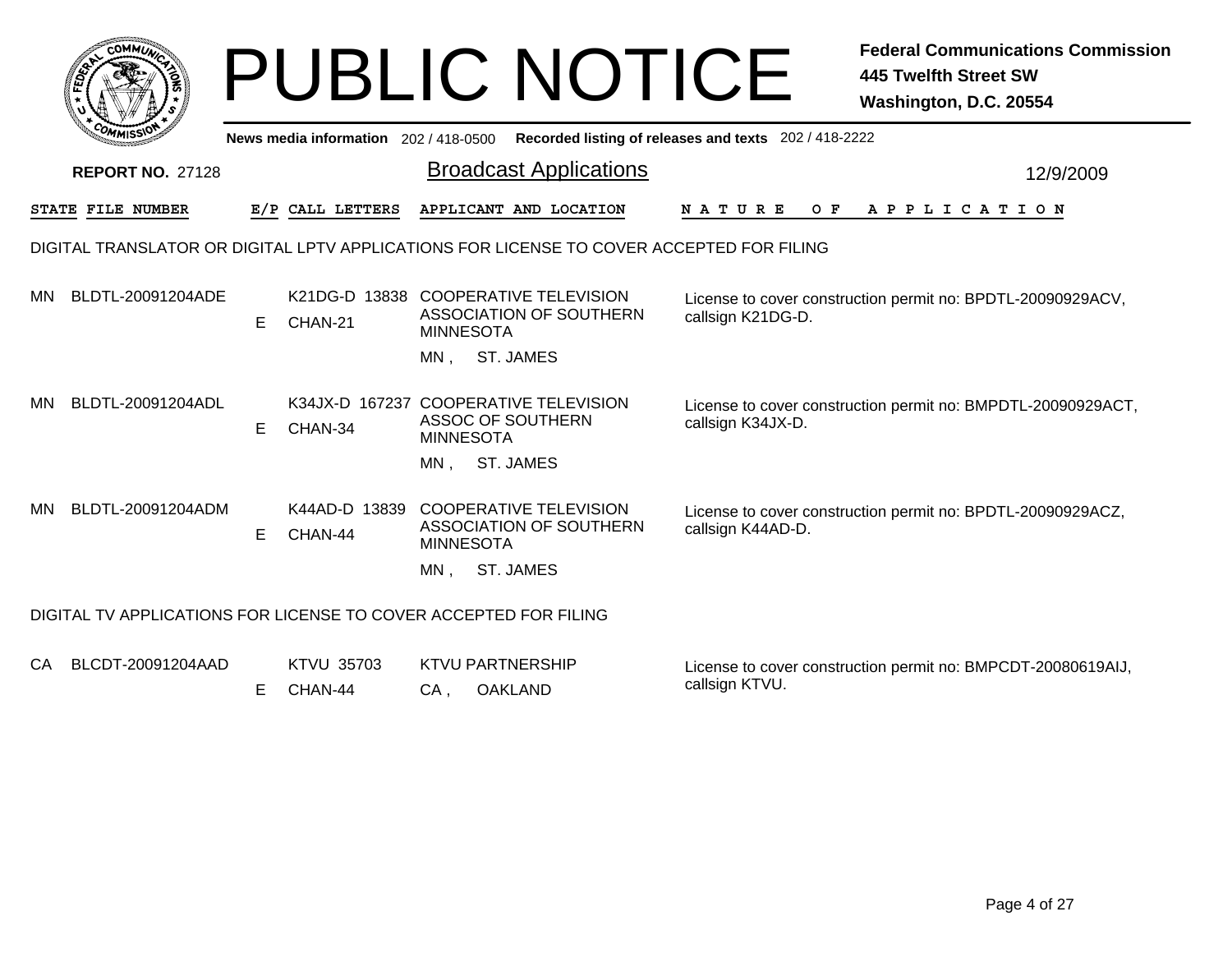| <b>AUNIC</b><br>r.<br>ð,<br>۰<br>ü |   |
|------------------------------------|---|
| $c_c$<br>÷<br>n<br>MISS\           | N |

|     | יככוומדי                |    |                                | News media information 202/418-0500 Recorded listing of releases and texts 202/418-2222 |                   |                |
|-----|-------------------------|----|--------------------------------|-----------------------------------------------------------------------------------------|-------------------|----------------|
|     | <b>REPORT NO. 27128</b> |    |                                | <b>Broadcast Applications</b>                                                           |                   | 12/9/2009      |
|     | STATE FILE NUMBER       |    | E/P CALL LETTERS               | APPLICANT AND LOCATION                                                                  | N A T U R E       | OF APPLICATION |
|     |                         |    |                                | FM STATION APPLICATIONS FOR LICENSE TO COVER ACCEPTED FOR FILING                        |                   |                |
| МT  | BLH-20091204AAI         | E. | KZXT 164302<br>93.5 MHZ        | <b>ANDERSON RADIO</b><br>BROADCASTING, INC.<br><b>EUREKA</b><br>MT ,                    | License to cover. |                |
| OH. | BLH-20091204AAR         | E  | WWWM-FM<br>42127<br>105.5 MHZ  | <b>CUMULUS LICENSING LLC</b><br>SYLVANIA<br>OH,                                         | License to cover. |                |
| NY. | BLED-20091204ACP        | E. | <b>WNGG 172195</b><br>90.9 MHZ | NORTHEAST GOSPEL<br><b>BROADCASTING INC.</b><br><b>GLOVERSVILLE</b><br>NY,              | License to cover. |                |
| TX. | BLED-20091204ACX        | E. | <b>KAQD 76057</b><br>91.3 MHZ  | <b>AMERICAN FAMILY</b><br><b>ASSOCIATION</b><br><b>ABILENE</b><br>TX ,                  | License to cover. |                |
| МT  | BLH-20091204ADQ         | E. | KZJZ 164303<br>99.1 MHZ        | <b>ANDERSON RADIO</b><br>BROADCASTING, INC.<br>ST. REGIS<br>MT,                         | License to cover. |                |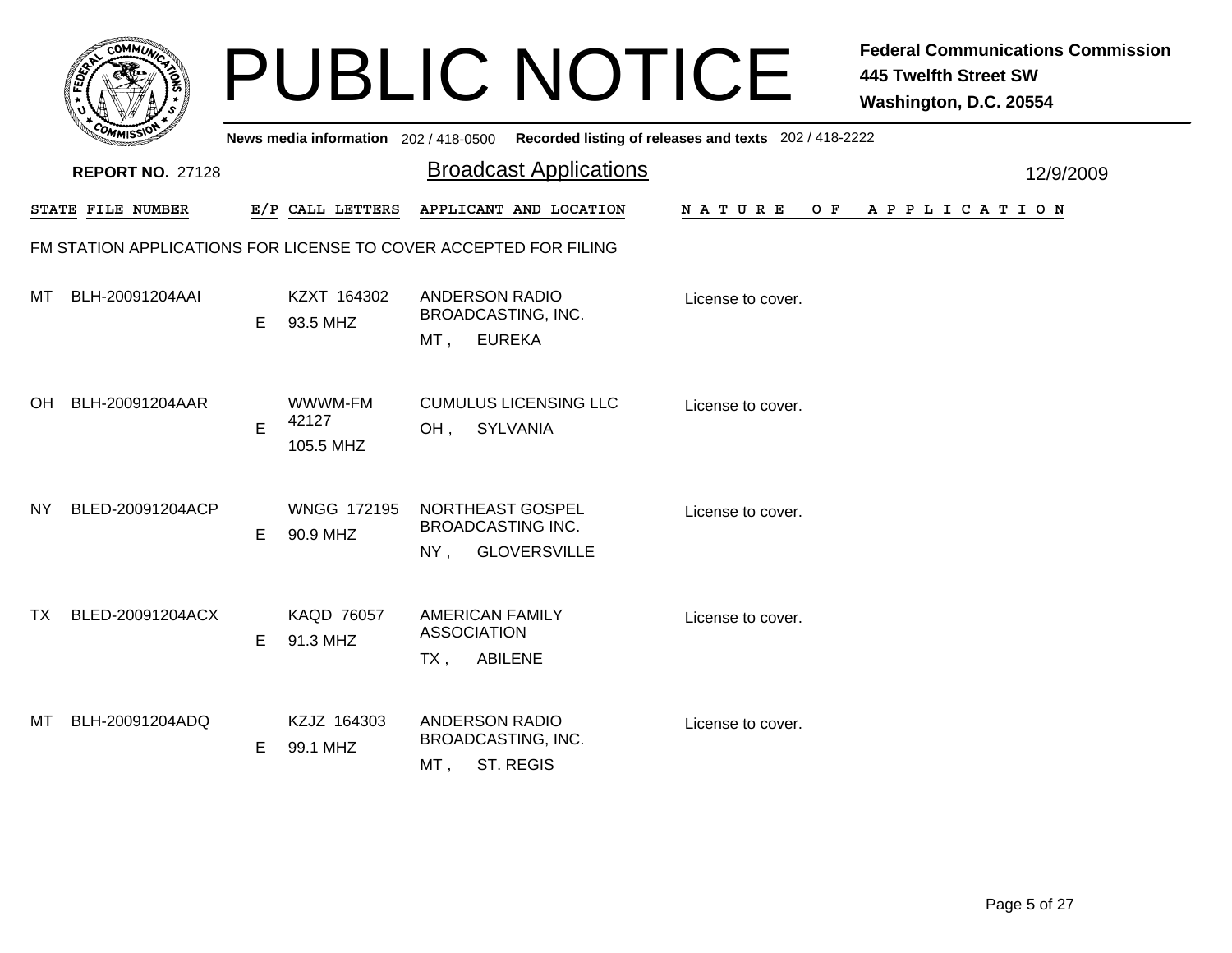|     |                                                                  |    |                                |             | <b>PUBLIC NOTICE</b>                                                                        |                    | <b>Federal Communications Commission</b><br><b>445 Twelfth Street SW</b><br>Washington, D.C. 20554 |
|-----|------------------------------------------------------------------|----|--------------------------------|-------------|---------------------------------------------------------------------------------------------|--------------------|----------------------------------------------------------------------------------------------------|
|     |                                                                  |    |                                |             | News media information 202 / 418-0500 Recorded listing of releases and texts 202 / 418-2222 |                    |                                                                                                    |
|     | <b>REPORT NO. 27128</b>                                          |    |                                |             | <b>Broadcast Applications</b>                                                               |                    | 12/9/2009                                                                                          |
|     | <b>STATE FILE NUMBER</b>                                         |    | E/P CALL LETTERS               |             | APPLICANT AND LOCATION                                                                      | N A T U R E<br>O F | A P P L I C A T I O N                                                                              |
|     | FM STATION APPLICATIONS FOR LICENSE TO COVER ACCEPTED FOR FILING |    |                                |             |                                                                                             |                    |                                                                                                    |
|     | WA BLH-20091204ADR                                               | E. | <b>KAFE 58886</b><br>104.1 MHZ | WA ,        | SAGA BROADCASTING, LLC<br><b>BELLINGHAM</b>                                                 | License to cover.  |                                                                                                    |
|     |                                                                  |    |                                |             | FM TRANSLATOR APPLICATIONS FOR LICENSE TO COVER ACCEPTED FOR FILING                         |                    |                                                                                                    |
| SC  | BLFT-20091204AAS                                                 | E. | W241AE 83075<br>101.9 MHZ      | $SC$ ,      | <b>CUMULUS LICENSING LLC</b><br><b>CONWAY</b>                                               | License to cover.  |                                                                                                    |
| NY. | BLFT-20091204AAU                                                 | E. | 102.7 MHZ                      | INC.<br>NY, | W271BH 152891 CARTIER COMMUNICATIONS<br><b>MALONE</b>                                       | License to cover.  |                                                                                                    |
| NC. | BLFT-20091204ADK                                                 | E. | 88.1 MHZ                       | NC,         | W201DI 122755 GRACE CHRISTIAN SCHOOL<br><b>MONROE</b>                                       | License to cover.  |                                                                                                    |
| TX  | BLFT-20091204ADT                                                 | E. | K206EE 65769<br>99.9 MHZ       | TX ,        | <b>KSBJ EDUCATIONAL</b><br><b>FOUNDATION</b><br><b>SUGAR LAND</b>                           | License to cover.  |                                                                                                    |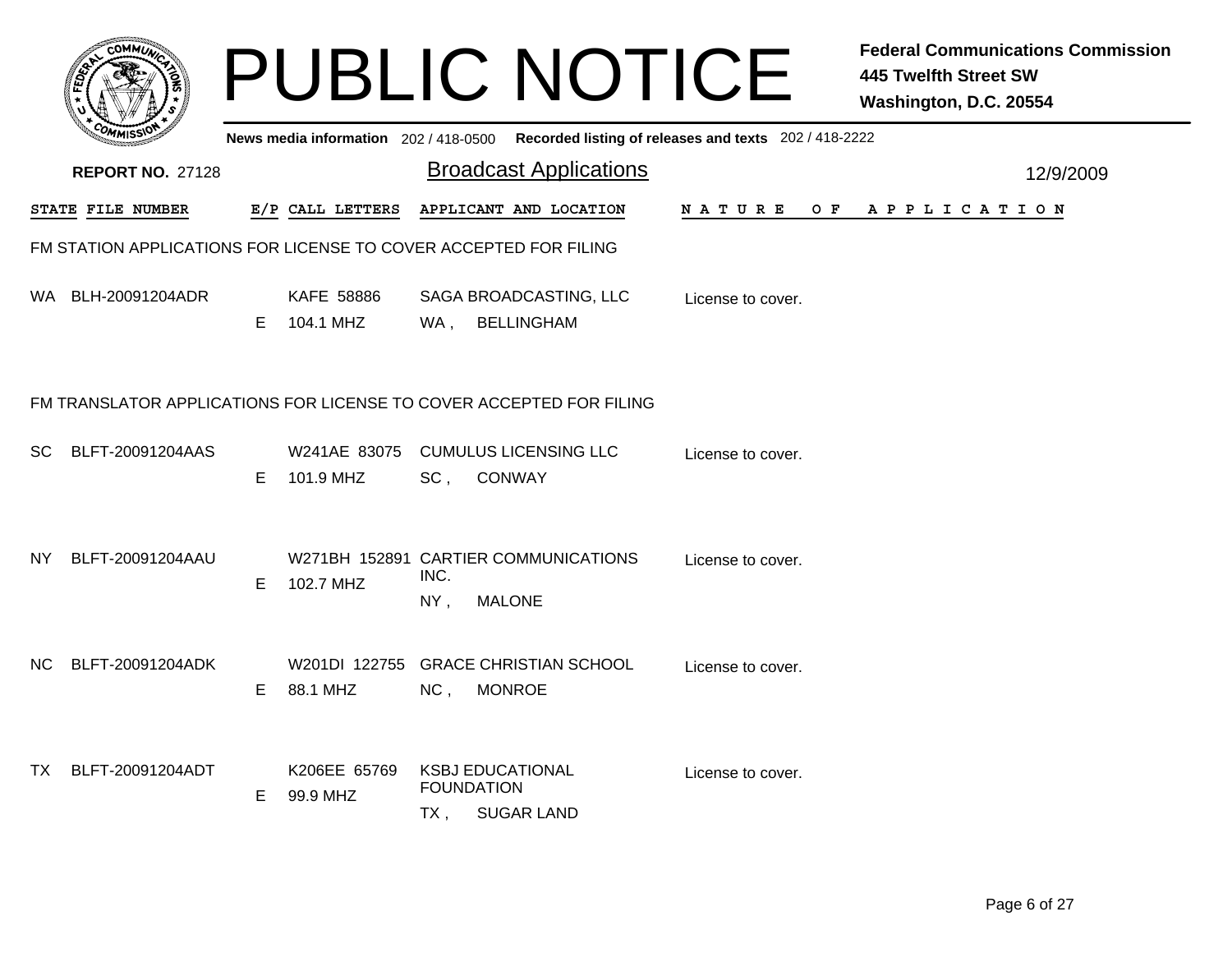|           |                                                                     |    |                              |                            | <b>PUBLIC NOTICE</b>                                                                |                                                                                                          | <b>Federal Communications Commission</b><br><b>445 Twelfth Street SW</b><br>Washington, D.C. 20554 |
|-----------|---------------------------------------------------------------------|----|------------------------------|----------------------------|-------------------------------------------------------------------------------------|----------------------------------------------------------------------------------------------------------|----------------------------------------------------------------------------------------------------|
|           |                                                                     |    |                              |                            |                                                                                     | News media information 202 / 418-0500 Recorded listing of releases and texts 202 / 418-2222              |                                                                                                    |
|           | <b>REPORT NO. 27128</b>                                             |    |                              |                            | <b>Broadcast Applications</b>                                                       |                                                                                                          | 12/9/2009                                                                                          |
|           | <b>STATE FILE NUMBER</b>                                            |    | E/P CALL LETTERS             |                            | APPLICANT AND LOCATION                                                              | N A T U R E<br>O F                                                                                       | A P P L I C A T I O N                                                                              |
|           | FM TRANSLATOR APPLICATIONS FOR LICENSE TO COVER ACCEPTED FOR FILING |    |                              |                            |                                                                                     |                                                                                                          |                                                                                                    |
| KY.       | BLFT-20091204ADX                                                    | E. | 101.1 MHZ                    | KY,                        | W266BR 153981 RADIO ASSIST MINISTRY, INC.<br>LEXINGTON-FAYETTE                      | License to cover.                                                                                        |                                                                                                    |
| HL        | BLFT-20091207AAJ                                                    | E. | 89.5 MHZ                     | FALLS, INC.<br>$Hl$ ,      | K211DQ 78522 CALVARY CHAPEL OF TWIN<br><b>KAUAI</b>                                 | License to cover.                                                                                        |                                                                                                    |
|           |                                                                     |    |                              |                            |                                                                                     | FM AUXILIARY TRANSMITTING ANTENNA APPLICATIONS FOR LICENSE TO COVER AUXILIARY PERMIT ACCEPTED FOR FILING |                                                                                                    |
| FL.       | BXLED-20091204ACZ                                                   | E. | 88.9 MHZ                     | FL,                        | WFSU-FM 21799 FLORIDA STATE UNIVERSITY<br>TALLAHASSEE                               | License to cover auxiliary permit.                                                                       |                                                                                                    |
|           |                                                                     |    |                              |                            | AM STATION APPLICATIONS FOR MINOR CHANGE TO A LICENSED FACILITY ACCEPTED FOR FILING |                                                                                                          |                                                                                                    |
| <b>TN</b> | BP-20091204AAP                                                      | E. | <b>WREC 58396</b><br>600 KHZ | CC LICENSES, LLC<br>$TN$ , | <b>MEMPHIS</b>                                                                      | Minor change in licensed facilities.                                                                     |                                                                                                    |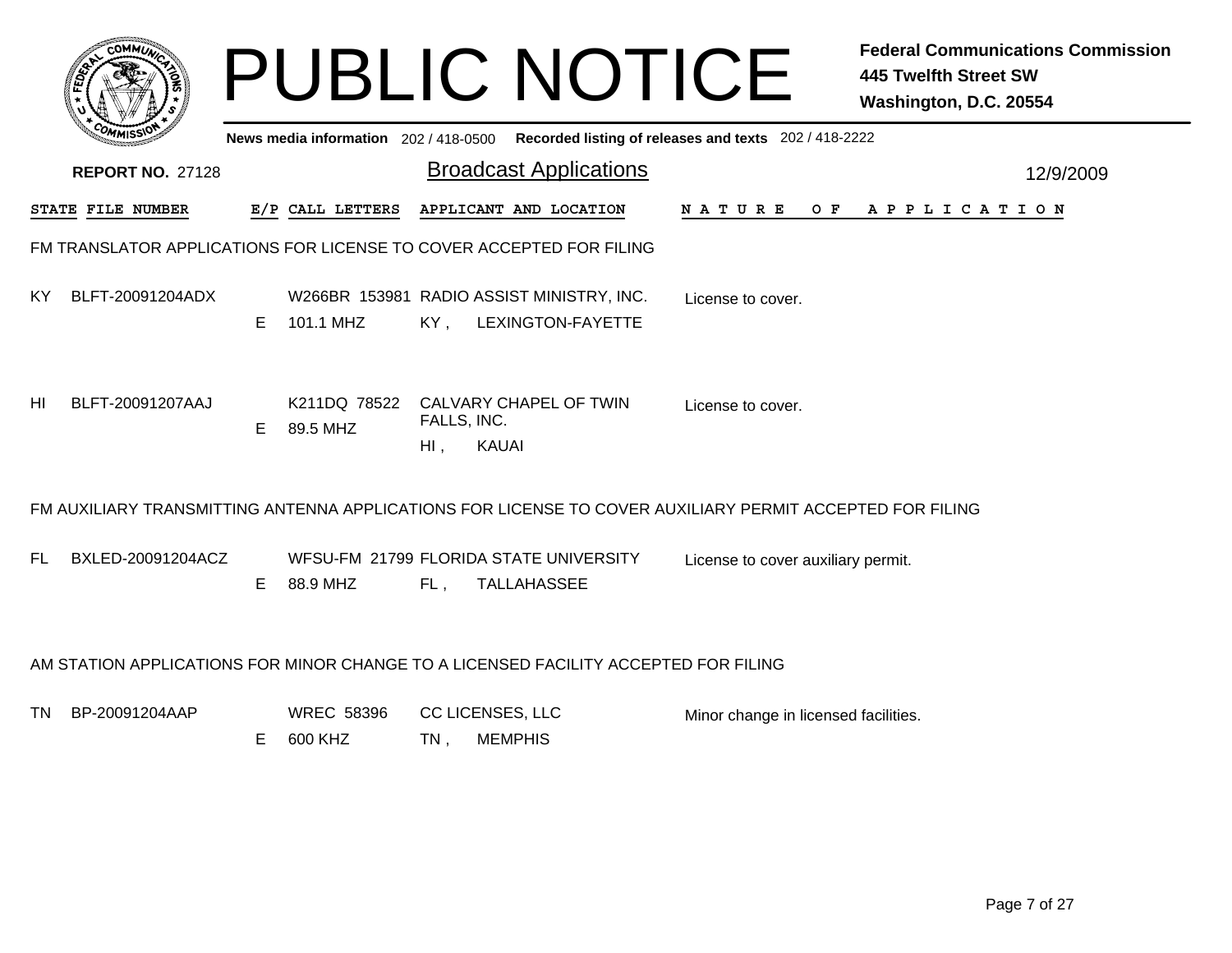|     |                                                                                                             |    |                                     |                  | <b>PUBLIC NOTICE</b>                                                                |                                                       | <b>Federal Communications Commission</b><br><b>445 Twelfth Street SW</b><br>Washington, D.C. 20554 |  |  |  |
|-----|-------------------------------------------------------------------------------------------------------------|----|-------------------------------------|------------------|-------------------------------------------------------------------------------------|-------------------------------------------------------|----------------------------------------------------------------------------------------------------|--|--|--|
|     |                                                                                                             |    | News media information 202/418-0500 |                  |                                                                                     | Recorded listing of releases and texts 202 / 418-2222 |                                                                                                    |  |  |  |
|     | <b>REPORT NO. 27128</b>                                                                                     |    |                                     |                  | <b>Broadcast Applications</b>                                                       |                                                       | 12/9/2009                                                                                          |  |  |  |
|     | STATE FILE NUMBER                                                                                           |    | E/P CALL LETTERS                    |                  | APPLICANT AND LOCATION                                                              | N A T U R E<br>O F                                    | APPLICATION                                                                                        |  |  |  |
|     | DIGITAL TRANSLATOR OR DIGITAL LPTV APPLICATIONS FOR MINOR CHANGE TO A LICENSED FACILITY ACCEPTED FOR FILING |    |                                     |                  |                                                                                     |                                                       |                                                                                                    |  |  |  |
| MN. | BPDTL-20091204AAL                                                                                           | E. | CHAN-14                             | <b>MINNESOTA</b> | K14KE-D 13840 COOPERATIVE TELEVISION<br><b>ASSOCIATION OF SOUTHERN</b>              |                                                       | Minor change in licensed facilities, callsign K14KE-D.                                             |  |  |  |
|     |                                                                                                             |    |                                     |                  | MN, ST. JAMES                                                                       |                                                       |                                                                                                    |  |  |  |
| MN  | BPDTL-20091204AAM                                                                                           | E  | K32GX-D<br>125749<br>CHAN-32        | <b>MINNESOTA</b> | <b>COOPERATIVE TELEVISION</b><br>ASSOCIATION OF SOUTHERN                            |                                                       | Minor change in licensed facilities, callsign K32GX-D.                                             |  |  |  |
|     |                                                                                                             |    |                                     | MN.              | <b>ST. JAMES</b>                                                                    |                                                       |                                                                                                    |  |  |  |
|     |                                                                                                             |    |                                     |                  | DIGITAL TV APPLICATIONS FOR MINOR CHANGE TO A LICENSED FACILITY ACCEPTED FOR FILING |                                                       |                                                                                                    |  |  |  |
| MI  | BPCDT-20091204ACT                                                                                           | E. | WZZM 49713<br>CHAN-13               | $MI$ ,           | <b>COMBINED COMMUNICATIONS</b><br>CORP. OF OKLAHOMA, INC.<br><b>GRAND RAPIDS</b>    |                                                       | Minor change in licensed facilities, callsign WZZM.                                                |  |  |  |
|     | FM STATION APPLICATIONS FOR MINOR CHANGE TO A LICENSED FACILITY ACCEPTED FOR FILING                         |    |                                     |                  |                                                                                     |                                                       |                                                                                                    |  |  |  |
| AR. | BPED-20091204AAO                                                                                            | E. | KHDX 26912<br>93.1 MHZ              | AR,              | DOUBLE HELIX CORPORATION<br><b>CONWAY</b>                                           | Minor change in licensed facilities.                  |                                                                                                    |  |  |  |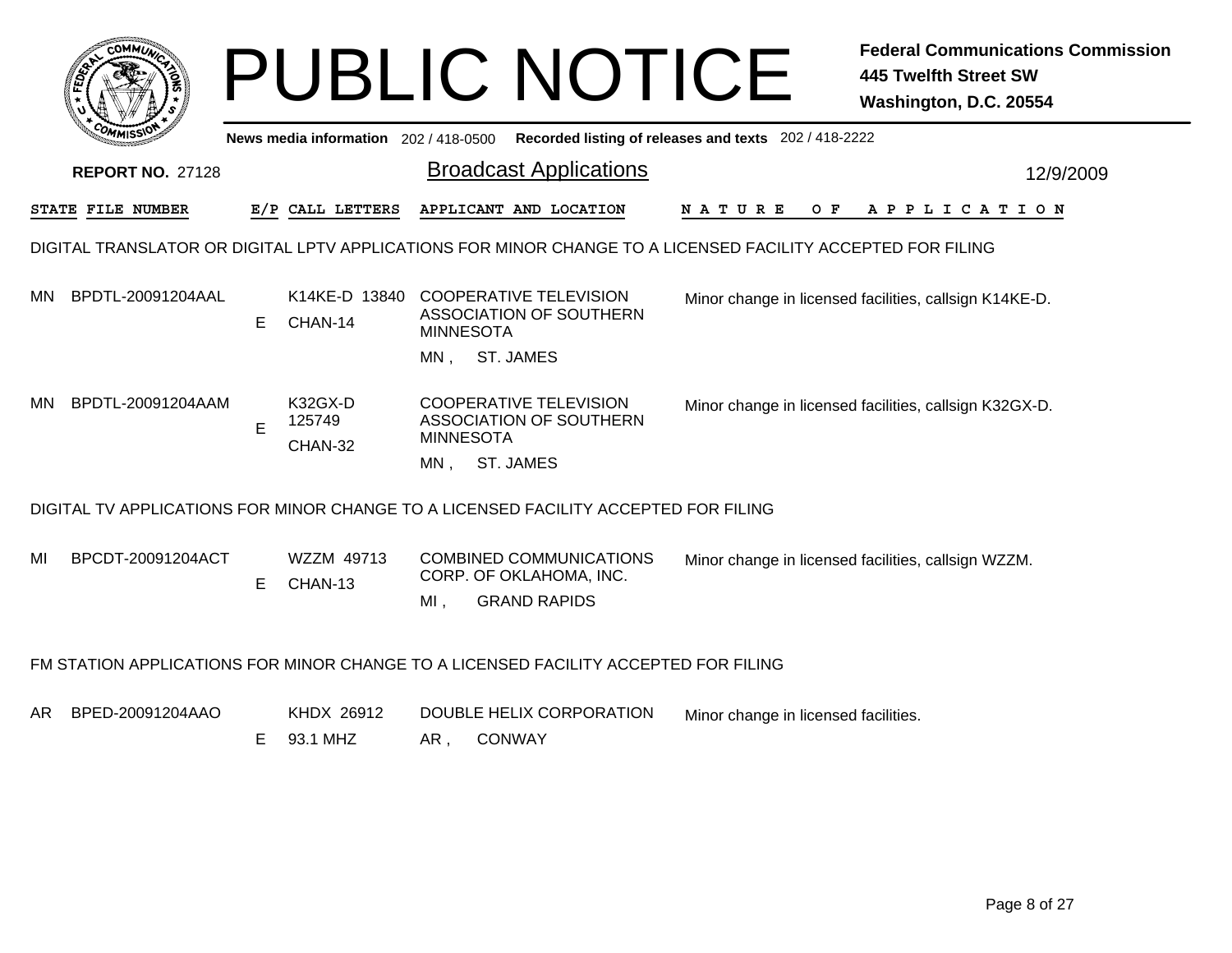|                                                                                     | сомми                   |    |                                          |                             | <b>PUBLIC NOTICE</b>                                                                   |                                                       | <b>Federal Communications Commission</b><br><b>445 Twelfth Street SW</b><br>Washington, D.C. 20554 |  |  |  |
|-------------------------------------------------------------------------------------|-------------------------|----|------------------------------------------|-----------------------------|----------------------------------------------------------------------------------------|-------------------------------------------------------|----------------------------------------------------------------------------------------------------|--|--|--|
|                                                                                     |                         |    | News media information 202/418-0500      |                             |                                                                                        | Recorded listing of releases and texts 202 / 418-2222 |                                                                                                    |  |  |  |
|                                                                                     | <b>REPORT NO. 27128</b> |    |                                          |                             | <b>Broadcast Applications</b>                                                          |                                                       | 12/9/2009                                                                                          |  |  |  |
|                                                                                     | STATE FILE NUMBER       |    | E/P CALL LETTERS                         |                             | APPLICANT AND LOCATION                                                                 | O F<br>N A T U R E                                    | A P P L I C A T I O N                                                                              |  |  |  |
| FM STATION APPLICATIONS FOR MINOR CHANGE TO A LICENSED FACILITY ACCEPTED FOR FILING |                         |    |                                          |                             |                                                                                        |                                                       |                                                                                                    |  |  |  |
| PA                                                                                  | BPH-20091204ADI         | E. | <b>WPKV 21214</b><br>98.3 MHZ            | $PA$ .                      | KEYMARKET LICENSES, LLC<br><b>DUQUESNE</b>                                             | Minor change in licensed facilities.                  |                                                                                                    |  |  |  |
| CТ                                                                                  | BPH-20091204ADS         | E  | <b>WMOS 60251</b><br>102.3 MHZ           | <b>COMPANY</b><br>$CT$ .    | CITADEL BROADCASTING<br><b>STONINGTON</b>                                              | Minor change in licensed facilities.                  |                                                                                                    |  |  |  |
|                                                                                     |                         |    |                                          |                             | FM TRANSLATOR APPLICATIONS FOR MINOR CHANGE TO A LICENSED FACILITY ACCEPTED FOR FILING |                                                       |                                                                                                    |  |  |  |
| TN.                                                                                 | BPFT-20091204AAC        | E. | W211BG 92753<br>90.1 MHZ                 | <b>FOUNDATION</b><br>$TN$ , | <b>EDUCATIONAL MEDIA</b><br>WALDEN                                                     |                                                       | Minor change in licensed facilities, callsign W211BG.                                              |  |  |  |
| AL                                                                                  | BPFT-20091204ADB        | E. | W286AQ 150242 WILLIAM NEECK<br>105.1 MHZ | AL,                         | <b>NORTHPORT</b>                                                                       |                                                       | Minor change in licensed facilities, callsign W286AQ.                                              |  |  |  |
| AL                                                                                  | BPFT-20091204ADF        | E. | 95.3 MHZ                                 | AL,                         | W234BO 150999 RADIO ASSIST MINISTRY, INC.<br><b>ENTERPRISE</b>                         |                                                       | Minor change in licensed facilities, callsign W234BO.                                              |  |  |  |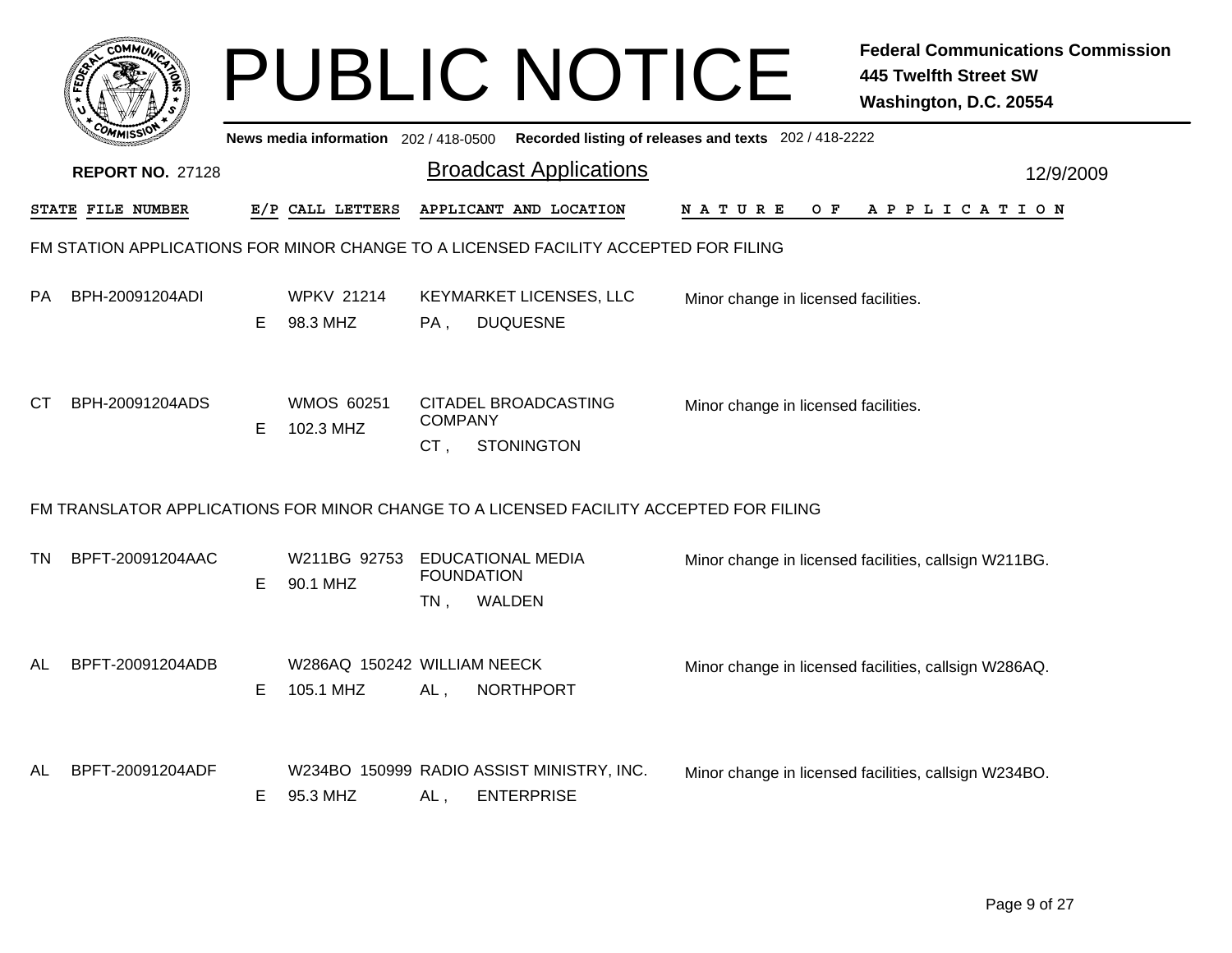|    |                         |    |                                     | <b>PUBLIC NOTICE</b>                                                                   |                                                       | <b>Federal Communications Commission</b><br><b>445 Twelfth Street SW</b><br>Washington, D.C. 20554 |
|----|-------------------------|----|-------------------------------------|----------------------------------------------------------------------------------------|-------------------------------------------------------|----------------------------------------------------------------------------------------------------|
|    |                         |    | News media information 202/418-0500 |                                                                                        | Recorded listing of releases and texts 202 / 418-2222 |                                                                                                    |
|    | <b>REPORT NO. 27128</b> |    |                                     | <b>Broadcast Applications</b>                                                          |                                                       | 12/9/2009                                                                                          |
|    | STATE FILE NUMBER       |    | E/P CALL LETTERS                    | APPLICANT AND LOCATION                                                                 | N A T U R E<br>O F                                    | A P P L I C A T I O N                                                                              |
|    |                         |    |                                     | FM TRANSLATOR APPLICATIONS FOR MINOR CHANGE TO A LICENSED FACILITY ACCEPTED FOR FILING |                                                       |                                                                                                    |
| ΙA | BPFT-20091204ADG        | E. | 102.9 MHZ                           | K275BM 148975 HORIZON CHRISTIAN<br><b>FELLOWSHIP</b><br><b>HANCOCK</b><br>IA,          |                                                       | Minor change in licensed facilities, callsign K275BM.                                              |
| МT | BPFT-20091204ADW        | E. | K257EG 149287<br>99.3 MHZ           | EDGEWATER BROADCASTING,<br>INC.<br><b>SHELBY</b><br>MT,                                |                                                       | Minor change in licensed facilities, callsign K257EG.                                              |
| UT | BPFT-20091204AED        | Е  | 97.7 MHZ                            | K246AW 144783 SUN VALLEY RADIO, INC.<br>UT.<br><b>LAKETOWN</b>                         |                                                       | Minor change in licensed facilities, callsign K246AW.                                              |
| ТX | BPFT-20091207AAA        | Е  | K284AH 87144<br>104.7 MHZ           | <b>HOUSTON CHRISTIAN</b><br>BROADCASTERS, INC.<br><b>MENDOZA</b><br>$TX$ ,             |                                                       | Minor change in licensed facilities, callsign K284AH.                                              |
| ТX | BPFT-20091207AAC        | E. | K234BT 156967<br>95.1 MHZ           | <b>E-STRING WIRELESS, LTD</b><br><b>QUITMAN</b><br>TX,                                 |                                                       | Minor change in licensed facilities, callsign K234BT.                                              |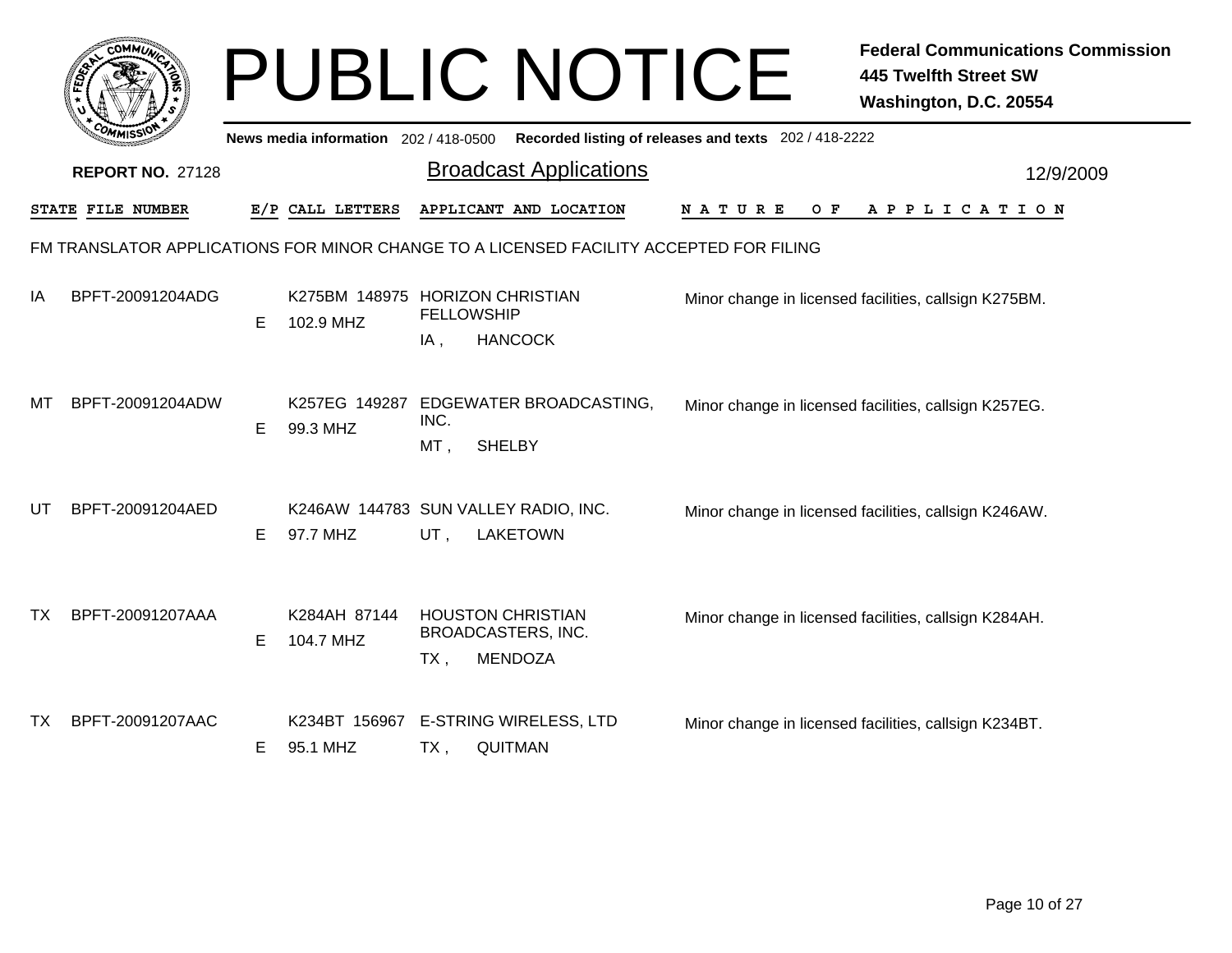|    |                                                                                        |   |                                       |                            | <b>PUBLIC NOTICE</b>                                             |                                                       | <b>Federal Communications Commission</b><br><b>445 Twelfth Street SW</b><br>Washington, D.C. 20554 |  |  |
|----|----------------------------------------------------------------------------------------|---|---------------------------------------|----------------------------|------------------------------------------------------------------|-------------------------------------------------------|----------------------------------------------------------------------------------------------------|--|--|
|    |                                                                                        |   | News media information 202 / 418-0500 |                            |                                                                  | Recorded listing of releases and texts 202 / 418-2222 |                                                                                                    |  |  |
|    | <b>REPORT NO. 27128</b>                                                                |   |                                       |                            | <b>Broadcast Applications</b>                                    |                                                       | 12/9/2009                                                                                          |  |  |
|    | STATE FILE NUMBER                                                                      |   | E/P CALL LETTERS                      |                            | APPLICANT AND LOCATION                                           | N A T U R E<br>O F                                    | A P P L I C A T I O N                                                                              |  |  |
|    | FM TRANSLATOR APPLICATIONS FOR MINOR CHANGE TO A LICENSED FACILITY ACCEPTED FOR FILING |   |                                       |                            |                                                                  |                                                       |                                                                                                    |  |  |
| FL | BPFT-20091207AAF                                                                       | Е | 89.3 MHZ                              | FL,                        | W207BU 151587 REACH COMMUNICATIONS. INC.<br><b>BAYONET POINT</b> |                                                       | Minor change in licensed facilities, callsign W207BU.                                              |  |  |
| ΙA | BPFT-20091207AAG                                                                       | Е | K297BA 153547<br>107.3 MHZ            | INC.<br><b>ERIE</b><br>IA, | KASKASKIA BROADCASTING,                                          |                                                       | Minor change in licensed facilities, callsign K297BA.                                              |  |  |
| IL | BPFT-20091207AAH                                                                       | Е | 107.5 MHZ                             | INC.<br>IL,                | W296CA 146836 KASKASKIA BROADCASTING,<br><b>CASEY</b>            |                                                       | Minor change in licensed facilities, callsign W296CA.                                              |  |  |
| IL | BPFT-20091207AAI                                                                       | Е | 99.7 MHZ                              | IL,                        | W259BE 148784 VIRDEN BROADCASTING CORP.<br>WILLIAMSFIELD         |                                                       | Minor change in licensed facilities, callsign W259BE.                                              |  |  |
| CO | BPFT-20091207AAK                                                                       | Е | K227BS 142150<br>93.9 MHZ             | INC.<br>CO <sub>1</sub>    | CEDAR COVE BROADCASTING,<br><b>ESTES PARK</b>                    |                                                       | Minor change in licensed facilities, callsign K227BS.                                              |  |  |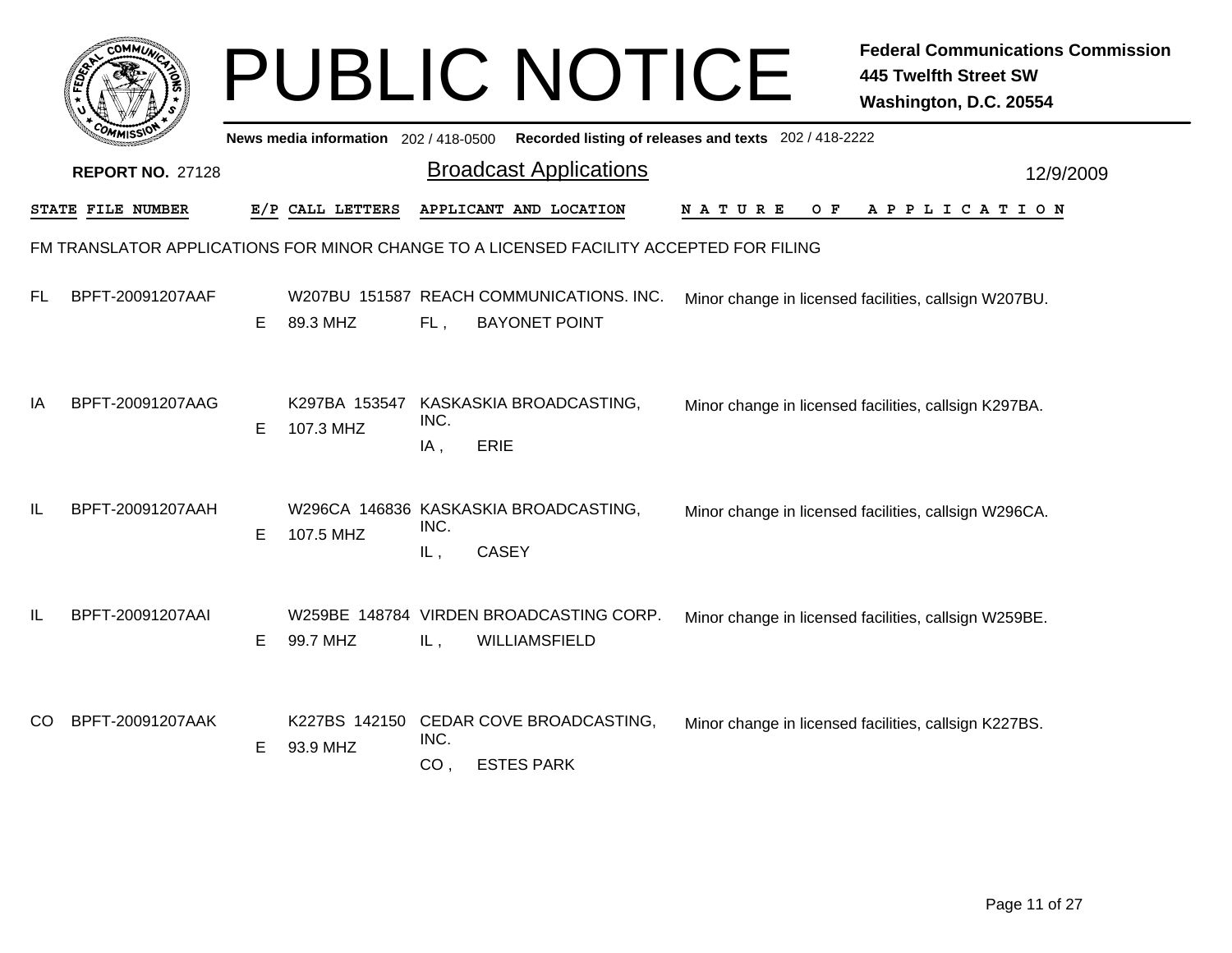|                                                                                                |                                |                                                 |                                                                                                                                         | <b>Federal Communications Commission</b><br><b>445 Twelfth Street SW</b><br>Washington, D.C. 20554                                                                           |  |  |  |  |  |  |  |
|------------------------------------------------------------------------------------------------|--------------------------------|-------------------------------------------------|-----------------------------------------------------------------------------------------------------------------------------------------|------------------------------------------------------------------------------------------------------------------------------------------------------------------------------|--|--|--|--|--|--|--|
|                                                                                                |                                |                                                 |                                                                                                                                         |                                                                                                                                                                              |  |  |  |  |  |  |  |
|                                                                                                |                                | <b>Broadcast Applications</b>                   |                                                                                                                                         | 12/9/2009                                                                                                                                                                    |  |  |  |  |  |  |  |
|                                                                                                |                                | APPLICANT AND LOCATION                          | O F<br>N A T U R E                                                                                                                      | APPLICATION                                                                                                                                                                  |  |  |  |  |  |  |  |
| LOW POWER FM APPLICATIONS FOR MINOR CHANGE TO A LICENSED FACILITY ACCEPTED FOR FILING          |                                |                                                 |                                                                                                                                         |                                                                                                                                                                              |  |  |  |  |  |  |  |
| E                                                                                              | WCRS-LP<br>132329<br>102.1 MHZ | <b>SIMPLY LIVING</b><br>OH,<br><b>COLUMBUS</b>  |                                                                                                                                         | Low Power FM minor change in licensed facilities.                                                                                                                            |  |  |  |  |  |  |  |
|                                                                                                |                                |                                                 |                                                                                                                                         |                                                                                                                                                                              |  |  |  |  |  |  |  |
| BMPCDT-20091203AHQ<br>E.                                                                       | CHAN-7                         | TELEVISION INC.<br><b>OKLAHOMA CITY</b><br>OK , | Modification of construction permit file number<br>BPCDT-20080616ABL.                                                                   |                                                                                                                                                                              |  |  |  |  |  |  |  |
| BMPEDT-20091204ADC<br>E                                                                        | CHAN-12                        | $DE$ ,<br><b>WILMINGTON</b>                     | Modification of construction permit file number<br>BMPEDT-20080619AHU.                                                                  |                                                                                                                                                                              |  |  |  |  |  |  |  |
| FM TRANSLATOR APPLICATIONS FOR MINOR MODIFICATION TO A CONSTRUCTION PERMIT ACCEPTED FOR FILING |                                |                                                 |                                                                                                                                         |                                                                                                                                                                              |  |  |  |  |  |  |  |
| BMPFT-20091204AAT<br>Е                                                                         | 104.7 MHZ                      | BROADCASTING, INC.<br>AMSTERDAM<br>$NY$ ,       | Mod of CP                                                                                                                               |                                                                                                                                                                              |  |  |  |  |  |  |  |
|                                                                                                |                                | E/P CALL LETTERS                                | News media information 202/418-0500<br>KOCO-TV 12508 OHIO/OKLAHOMA HEARST<br>WHYY-TV 72338 WHYY, INC.<br>W286AH 142713 NORTHEAST GOSPEL | <b>PUBLIC NOTICE</b><br>Recorded listing of releases and texts 202 / 418-2222<br>DIGITAL TV APPLICATIONS FOR MINOR MODIFICATION TO A CONSTRUCTION PERMIT ACCEPTED FOR FILING |  |  |  |  |  |  |  |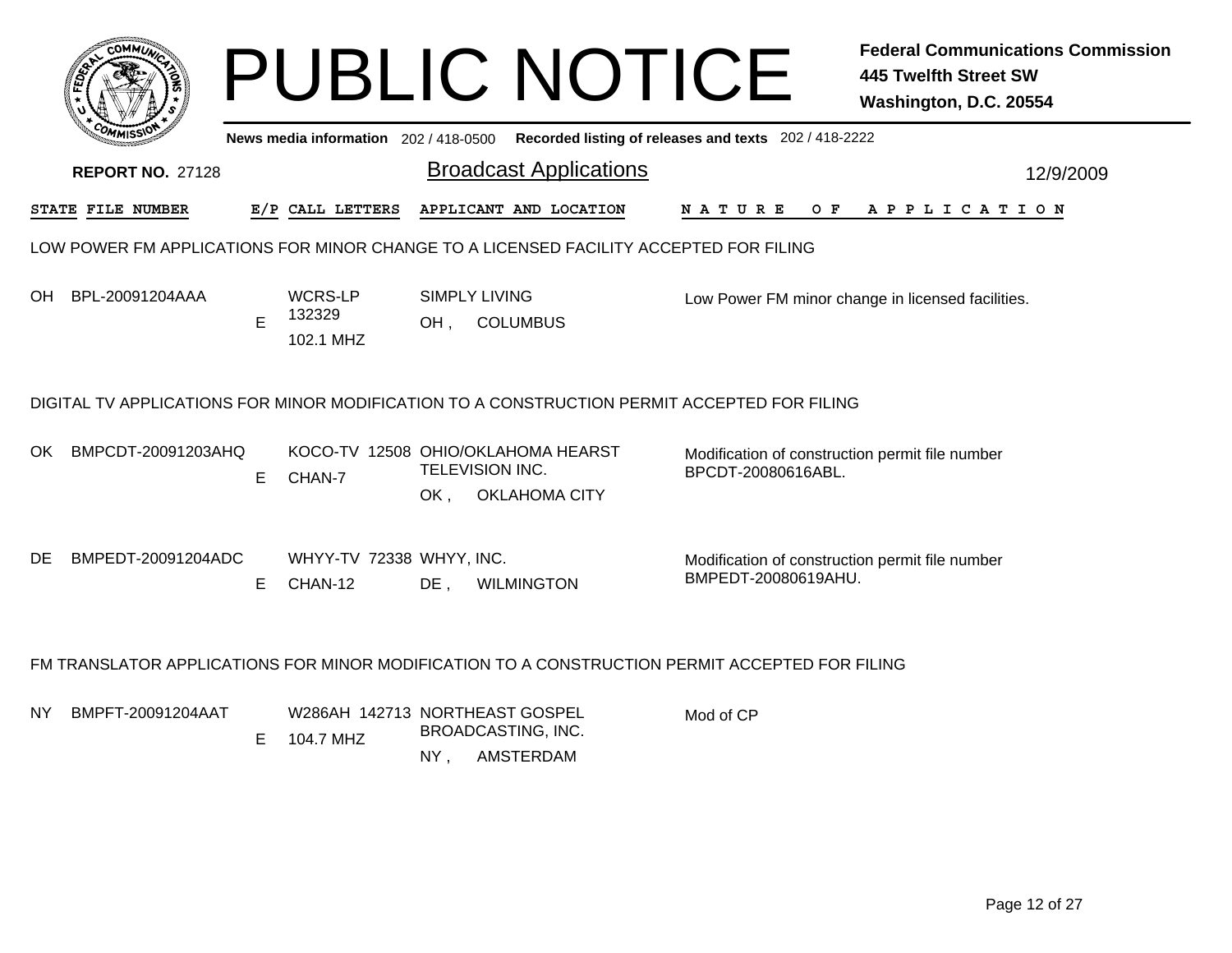|     | <b>COMMUX</b>           |   |                                     | <b>PUBLIC NOTICE</b>                                                                           | <b>Federal Communications Commission</b><br><b>445 Twelfth Street SW</b><br>Washington, D.C. 20554             |
|-----|-------------------------|---|-------------------------------------|------------------------------------------------------------------------------------------------|----------------------------------------------------------------------------------------------------------------|
|     |                         |   | News media information 202/418-0500 |                                                                                                | Recorded listing of releases and texts 202 / 418-2222                                                          |
|     | <b>REPORT NO. 27128</b> |   |                                     | <b>Broadcast Applications</b>                                                                  | 12/9/2009                                                                                                      |
|     | STATE FILE NUMBER       |   | E/P CALL LETTERS                    | APPLICANT AND LOCATION                                                                         | N A T U R E<br>OF APPLICATION                                                                                  |
|     |                         |   |                                     | FM TRANSLATOR APPLICATIONS FOR MINOR MODIFICATION TO A CONSTRUCTION PERMIT ACCEPTED FOR FILING |                                                                                                                |
| WA. | BMPFT-20091204ADD       | E | K228EU 87066<br>93.5 MHZ            | WAY-FM MEDIA GROUP, INC.<br>WA, VANCOUVER                                                      | Mod of CP                                                                                                      |
|     |                         |   |                                     |                                                                                                | TV TRANSLATOR OR LPTV STATION APPLICATIONS FOR MINOR MODIFICATION TO A CONSTRUCTION PERMIT ACCEPTED FOR FILING |
| MN. | BMPTTL-20091204AAQ      | E | K24CP 13835<br>CHAN-24              | <b>COOPERATIVE TELEVISION</b><br>ASSOCIATION OF SOUTHERN<br><b>MINNESOTA</b>                   | Modification of construction permit file number<br>BPTTL-20080602AHJ.                                          |
|     |                         |   |                                     | MN, ST. JAMES                                                                                  |                                                                                                                |
| AR. | BMPTTL-20091204AEB      | E | K23DU 11133<br>CHAN-21              | <b>CHRISTIANS INCORPORATED</b><br><b>FOR CHRIST</b><br>AR,<br><b>HARRISON</b>                  | Modification of construction permit file number<br>BDISTTL-20090423AAF.                                        |
|     |                         |   |                                     | AM STATION APPLICATIONS FOR ORIGINAL CONSTRUCTION PERMIT ACCEPTED FOR FILING                   |                                                                                                                |
| AK. | BNP-20070917AAB         | Е | NEW 160572<br>980 KHZ               | PENINSULA COMMUNICATIONS<br><b>INC</b><br><b>KENAI</b><br>AK,                                  | AM Auction 84<br>CP New Station.<br>Petition for Reconsideration & Engineering Amendment filed 08/27/2008      |

Petition for Reconsideration granted and application reinstated (without letter sent) 12/4/09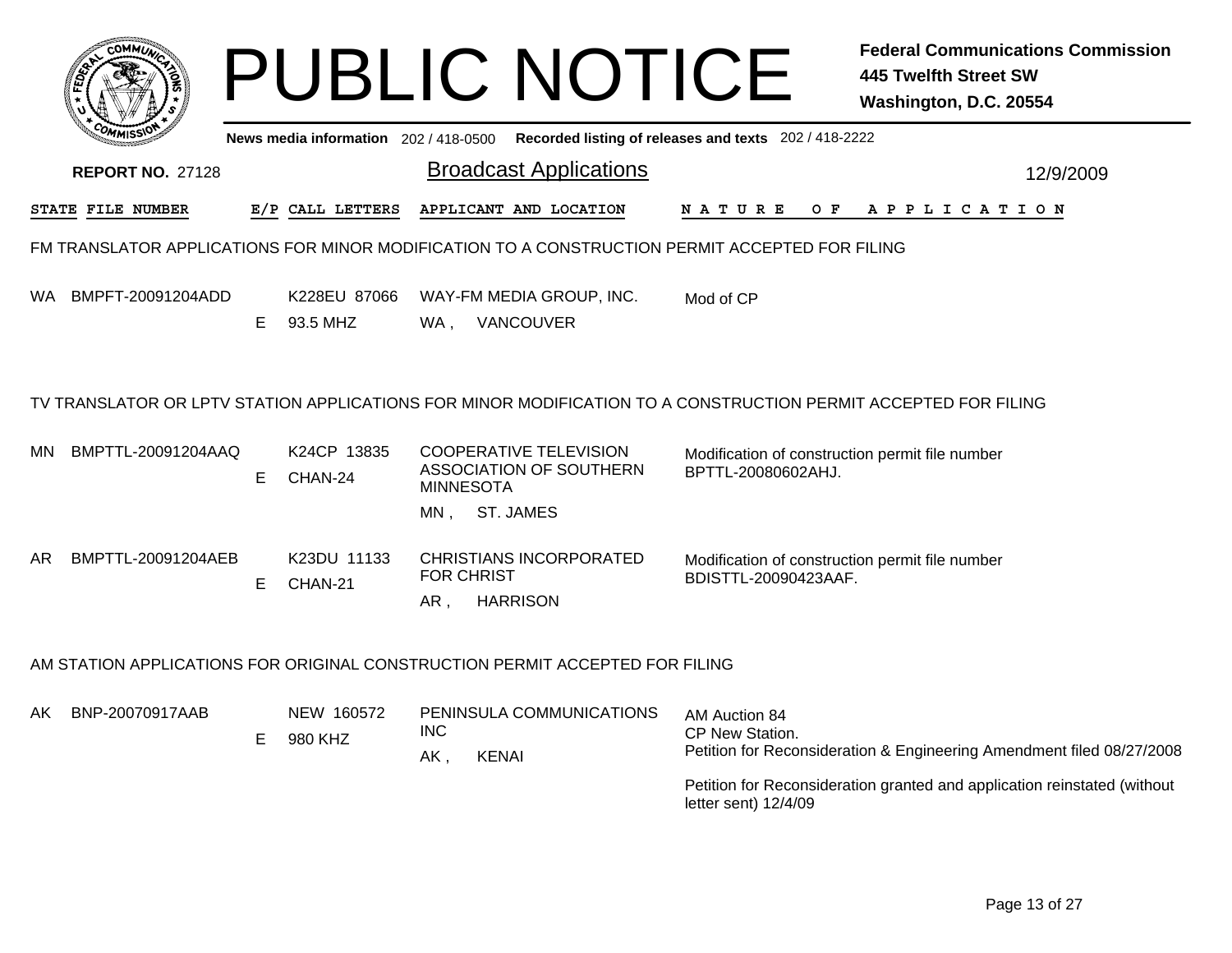| <b>COMMI</b>                                                                                         |   |                                       |     | <b>PUBLIC NOTICE</b>                |                                                                            | <b>Federal Communications Commission</b><br><b>445 Twelfth Street SW</b><br>Washington, D.C. 20554 |
|------------------------------------------------------------------------------------------------------|---|---------------------------------------|-----|-------------------------------------|----------------------------------------------------------------------------|----------------------------------------------------------------------------------------------------|
|                                                                                                      |   | News media information 202 / 418-0500 |     |                                     | Recorded listing of releases and texts 202 / 418-2222                      |                                                                                                    |
| <b>REPORT NO. 27128</b>                                                                              |   |                                       |     | <b>Broadcast Applications</b>       |                                                                            | 12/9/2009                                                                                          |
| STATE FILE NUMBER                                                                                    |   | E/P CALL LETTERS                      |     | APPLICANT AND LOCATION              | N A T U R E<br>O F                                                         | A P P L I C A T I O N                                                                              |
| AM STATION APPLICATIONS FOR ORIGINAL CONSTRUCTION PERMIT ACCEPTED FOR FILING                         |   |                                       |     |                                     |                                                                            |                                                                                                    |
| BNP-20071212ABX<br>WA.                                                                               | Е | NEW 160422<br>1120 KHZ                |     | <b>BRIAN BUTLER</b><br>WA, YELM     | AM Auction 84<br>CP New Station.<br>Engineering Amendment filed 05/08/2009 |                                                                                                    |
| DIGITAL TRANSLATOR OR DIGITAL LPTV APPLICATIONS FOR ORIGINAL CONSTRUCTION PERMIT ACCEPTED FOR FILING |   |                                       |     |                                     |                                                                            |                                                                                                    |
| BNPDTL-20091204AEA<br>CA.                                                                            | E | NEW 183830<br>CHAN-30                 | CA, | EICB-TV WEST, LLC<br><b>BARSTOW</b> | on channel 30                                                              | Construction permit for a new station for BARSTOW, CA                                              |
| FM STATION APPLICATIONS FOR ORIGINAL CONSTRUCTION PERMIT ACCEPTED FOR FILING                         |   |                                       |     |                                     |                                                                            |                                                                                                    |
| BNPH-20091019AAS<br>ID                                                                               |   | NEW 183346                            |     | FEATHERS, JESSE R                   | CP New Station.                                                            |                                                                                                    |
|                                                                                                      | Е | 106.7 MHZ                             | ID, | <b>MCCALL</b>                       | Auction 79 Application                                                     |                                                                                                    |
|                                                                                                      |   |                                       |     |                                     | Engineering Amendment filed 11/19/2009                                     |                                                                                                    |
| AR<br>BNPH-20091019AEL                                                                               |   | NEW 183370                            |     | AZALEA RADIO CORPORATION            | CP New Station.                                                            |                                                                                                    |
|                                                                                                      | E | 99.7 MHZ                              | AR, | <b>SPARKMAN</b>                     | Engineering Amendment filed 11/05/2009                                     |                                                                                                    |
|                                                                                                      |   |                                       |     |                                     | Engineering Amendment filed 12/01/2009                                     |                                                                                                    |
|                                                                                                      |   |                                       |     |                                     | Published in the Federal Register 12/1/2009                                |                                                                                                    |
|                                                                                                      |   |                                       |     |                                     | Auction 79 Application                                                     |                                                                                                    |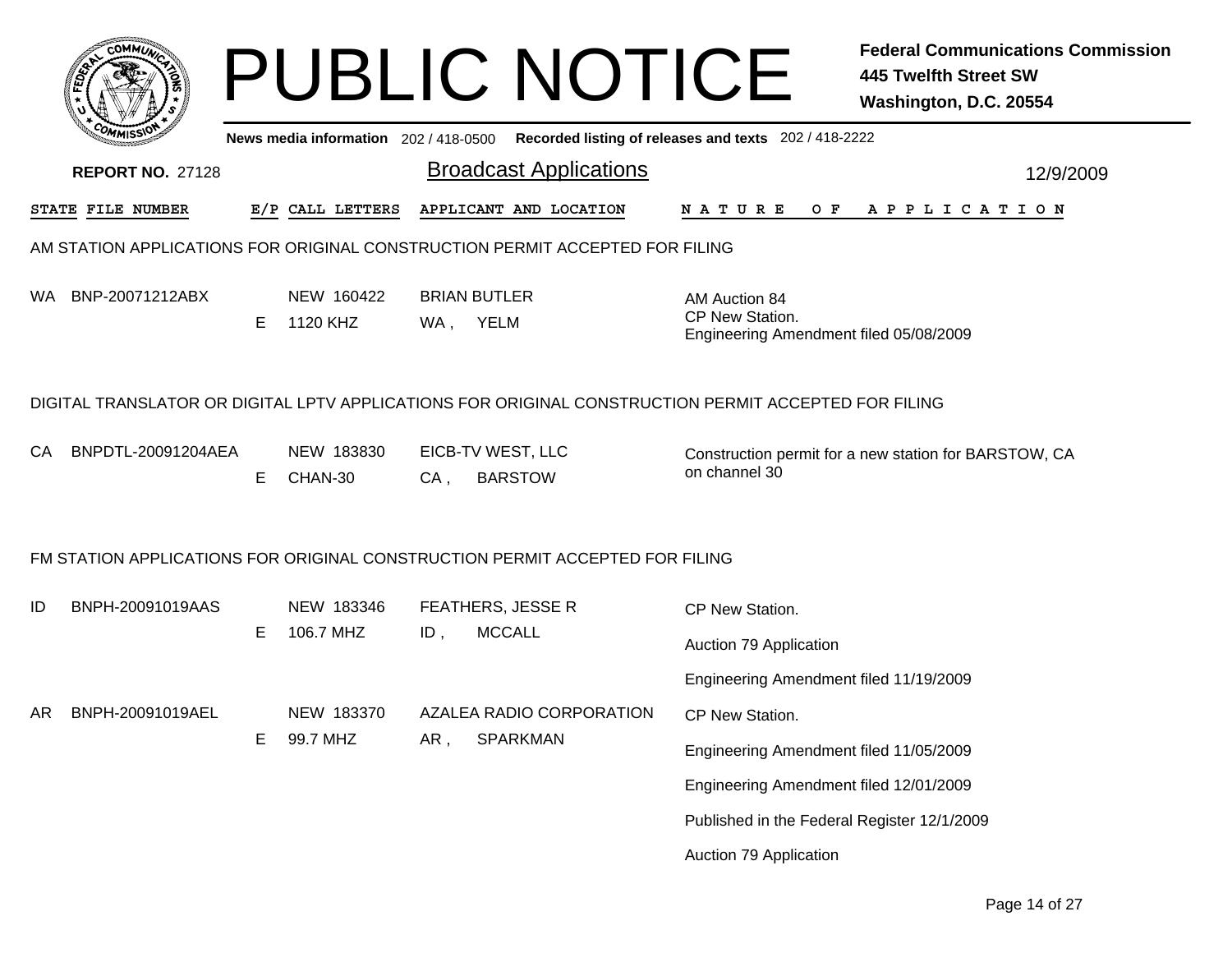|    | <b>COMMU</b>                                                        |    |                               |        |                      | <b>PUBLIC NOTICE</b>                               |                                                                                                                 | <b>Federal Communications Commission</b><br><b>445 Twelfth Street SW</b><br>Washington, D.C. 20554      |  |  |  |
|----|---------------------------------------------------------------------|----|-------------------------------|--------|----------------------|----------------------------------------------------|-----------------------------------------------------------------------------------------------------------------|---------------------------------------------------------------------------------------------------------|--|--|--|
|    |                                                                     |    |                               |        |                      |                                                    | News media information 202/418-0500 Recorded listing of releases and texts 202/418-2222                         |                                                                                                         |  |  |  |
|    | <b>REPORT NO. 27128</b>                                             |    |                               |        |                      | <b>Broadcast Applications</b>                      |                                                                                                                 | 12/9/2009                                                                                               |  |  |  |
|    | STATE FILE NUMBER                                                   |    | E/P CALL LETTERS              |        |                      | APPLICANT AND LOCATION                             | N A T U R E                                                                                                     | OF APPLICATION                                                                                          |  |  |  |
|    | AM STATION APPLICATIONS FOR TRANSFER OF CONTROL ACCEPTED FOR FILING |    |                               |        |                      |                                                    |                                                                                                                 |                                                                                                         |  |  |  |
| ΚY | BTC-20091203AHY                                                     | E. | <b>WDFB 1197</b><br>1170 KHZ  | KY.    | <b>OUTREACH CORP</b> | ALUM SPRINGS VISION &<br><b>JUNCTION CITY</b>      | <b>Involuntary Transfer of Control</b><br>From: DONALD DRAKE (DECEASED)<br>To: MILDRED DRAKE<br><b>Form 316</b> |                                                                                                         |  |  |  |
| FL | BTC-20091204AAF                                                     | E  | <b>WSWN 59660</b><br>900 KHZ  | FL,    |                      | <b>BGI BROADCASTING L.P.</b><br><b>BELLE GLADE</b> | <b>Voluntary Transfer of Control</b><br><b>CORPORATION</b><br><b>Form 316</b>                                   | From: EXISTING SHAREHOLDERS OF BGI BROADCASTING<br>To: NEW SHAREHOLDERS OF BGI BROADCASTING CORPORATION |  |  |  |
|    | DIGITAL TV APPLICATIONS FOR TRANSFER OF CONTROL ACCEPTED FOR FILING |    |                               |        |                      |                                                    |                                                                                                                 |                                                                                                         |  |  |  |
| MS | BTCCDT-20091204ADO                                                  | E. | <b>WDBD 71326</b><br>CHAN-40  | $MS$ , | <b>JACKSON</b>       | JACKSON BROADCASTING LLC                           | <b>Voluntary Transfer of Control</b><br>To: ROUNDTABLE BROADCASTING, LLC<br>Form 315                            | From: MYSTIC TELEVISION MANAGEMENT LLC                                                                  |  |  |  |
|    | FM STATION APPLICATIONS FOR TRANSFER OF CONTROL ACCEPTED FOR FILING |    |                               |        |                      |                                                    |                                                                                                                 |                                                                                                         |  |  |  |
| FL | BTCH-20091204AAG                                                    | E. | <b>WBGF 59661</b><br>93.5 MHZ | FL,    |                      | BGI BROADCASTING, L.P.<br><b>BELLE GLADE</b>       | <b>Voluntary Transfer of Control</b><br><b>CORPORATION</b>                                                      | From: EXISTING SHAREHOLDERS OF BGI BROADCASTING                                                         |  |  |  |

To: NEW SHAREHOLDERS OF BGI BROADCASTING CORPORATION

Form 316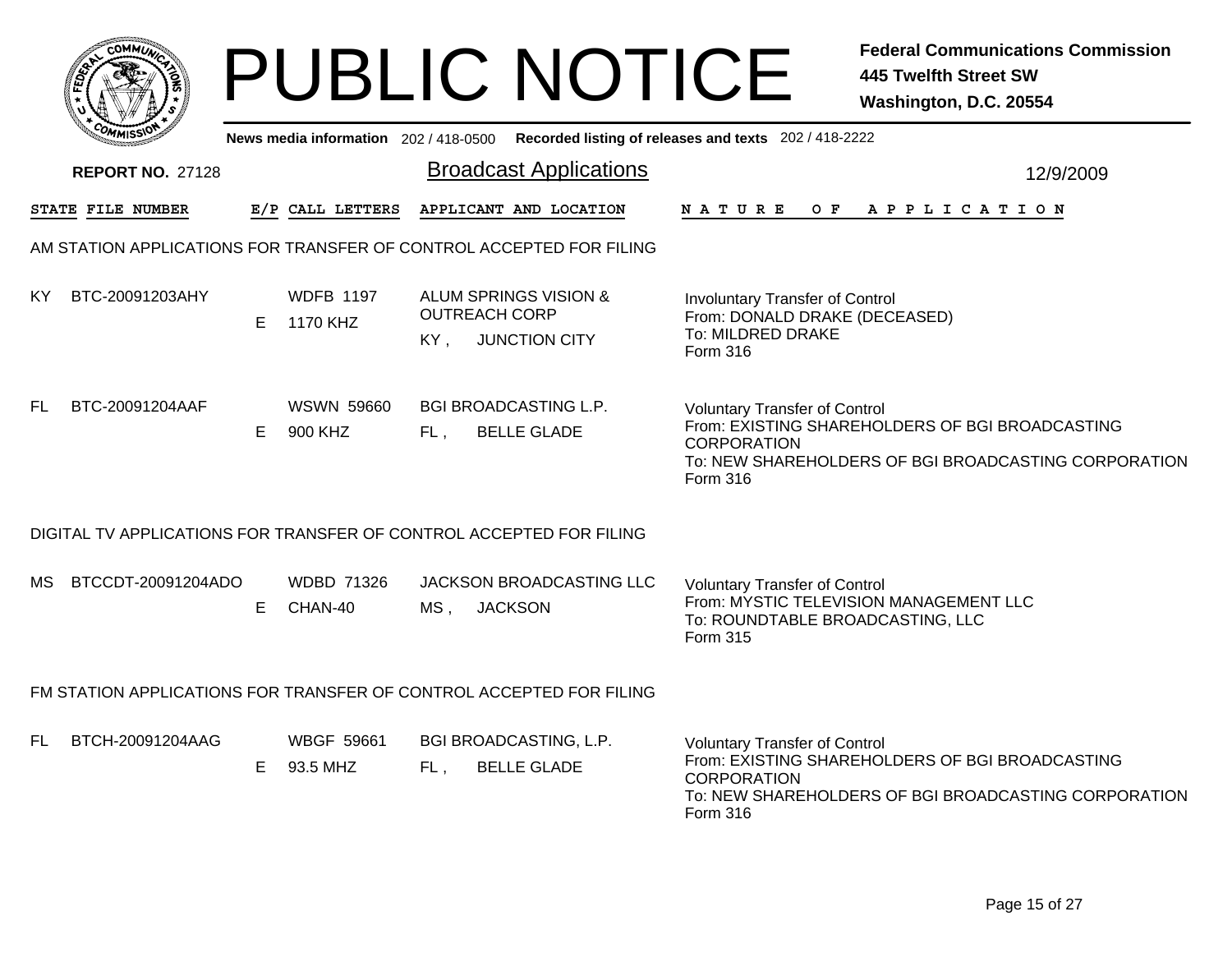|      | MMUNICT<br>$C_{\mathbf{U}}$ |  |
|------|-----------------------------|--|
| EDE) |                             |  |
|      |                             |  |
| COM  | MISS                        |  |

|    | יככוואויי<br>News media information 202/418-0500 Recorded listing of releases and texts 202/418-2222 |    |                                |                                                                     |                                                                                                                                                                                              |  |  |  |
|----|------------------------------------------------------------------------------------------------------|----|--------------------------------|---------------------------------------------------------------------|----------------------------------------------------------------------------------------------------------------------------------------------------------------------------------------------|--|--|--|
|    | <b>REPORT NO. 27128</b>                                                                              |    |                                | <b>Broadcast Applications</b>                                       | 12/9/2009                                                                                                                                                                                    |  |  |  |
|    | STATE FILE NUMBER                                                                                    |    | E/P CALL LETTERS               | APPLICANT AND LOCATION                                              | N A T U R E<br>O F<br>A P P L I C A T I O N                                                                                                                                                  |  |  |  |
|    |                                                                                                      |    |                                | FM STATION APPLICATIONS FOR TRANSFER OF CONTROL ACCEPTED FOR FILING |                                                                                                                                                                                              |  |  |  |
| мт | BTCED-20091204AAV                                                                                    | Е  | <b>KXEI 27117</b><br>95.1 MHZ  | HI-LINE RADIO FELLOWSHIP,<br>INC.<br>MT,<br>HAVRE                   | <b>Voluntary Transfer of Control</b><br>From: HI-LINE RADIO FELLOWSHIP, INC. (PRIOR BOARD OF<br>DIRECTORS)<br>To: HI-LINE RADIO FELLOWSHIP, INC, (CURRENT BOARD OF<br>DIRECTORS)<br>Form 316 |  |  |  |
| МT | BTCED-20091204AAW                                                                                    | Е  | <b>KVCM 27119</b><br>103.1 MHZ | HI-LINE RADIO FELLOWSHIP,<br>INC.<br>MT,<br><b>HELENA</b>           | <b>Voluntary Transfer of Control</b><br>From: HI-LINE RADIO FELLOWSHIP, INC. (PRIOR BOARD OF<br>DIRECTORS)<br>To: HI-LINE RADIO FELLOWSHIP, INC, (CURRENT BOARD OF<br>DIRECTORS)<br>Form 316 |  |  |  |
| МT | BTCED-20091204AAX                                                                                    | E. | <b>KGFC 27118</b><br>88.9 MHZ  | HI-LINE RADIO FELLOWSHIP,<br>INC.<br><b>GREAT FALLS</b><br>$MT$ ,   | <b>Voluntary Transfer of Control</b><br>From: HI-LINE RADIO FELLOWSHIP, INC. (PRIOR BOARD OF<br>DIRECTORS)<br>To: HI-LINE RADIO FELLOWSHIP, INC, (CURRENT BOARD OF<br>DIRECTORS)<br>Form 316 |  |  |  |
| мт | BTCED-20091204AAY                                                                                    | E. | KPLG 85426<br>91.5 MHZ         | HI-LINE RADIO FELLOWSHIP,<br>INC.<br>$MT$ ,<br><b>PLAINS</b>        | <b>Voluntary Transfer of Control</b><br>From: HI-LINE RADIO FELLOWSHIP, INC. (PRIOR BOARD OF<br>DIRECTORS)<br>To: HI-LINE RADIO FELLOWSHIP, INC, (CURRENT BOARD OF<br>DIRECTORS)<br>Form 316 |  |  |  |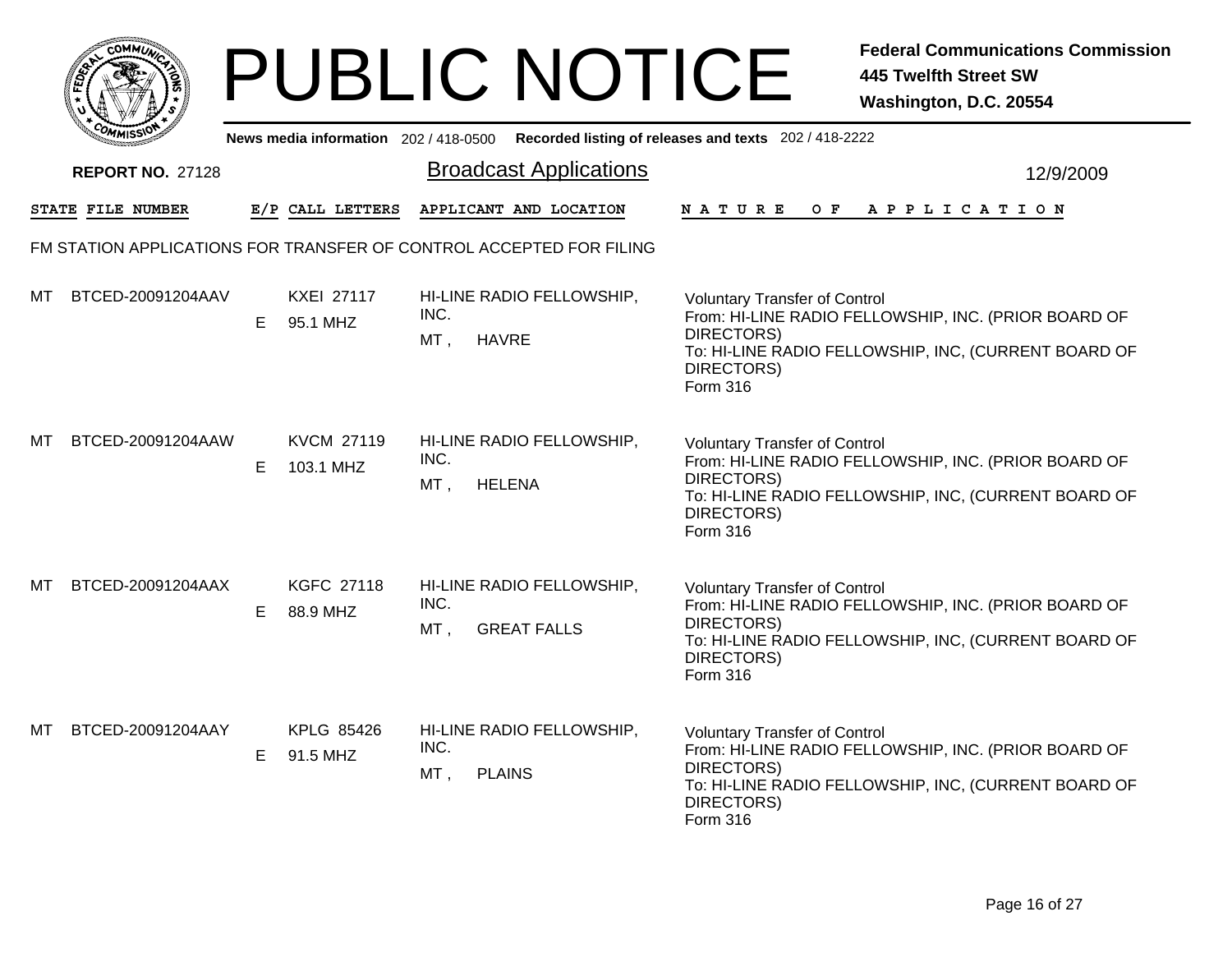|     | MMUNICT<br><b>CO</b> |  |
|-----|----------------------|--|
| ప్త |                      |  |
|     |                      |  |
|     | COMI<br>MISS<br>m    |  |

|     | יככוומיי<br>News media information 202/418-0500 Recorded listing of releases and texts 202/418-2222 |   |                               |             |                                                                     |                                                                                                                                                                                              |           |  |  |
|-----|-----------------------------------------------------------------------------------------------------|---|-------------------------------|-------------|---------------------------------------------------------------------|----------------------------------------------------------------------------------------------------------------------------------------------------------------------------------------------|-----------|--|--|
|     | <b>REPORT NO. 27128</b>                                                                             |   |                               |             | <b>Broadcast Applications</b>                                       |                                                                                                                                                                                              | 12/9/2009 |  |  |
|     | STATE FILE NUMBER                                                                                   |   | E/P CALL LETTERS              |             | APPLICANT AND LOCATION                                              | <b>NATURE</b><br>O F<br>A P P L I C A T I O N                                                                                                                                                |           |  |  |
|     |                                                                                                     |   |                               |             | FM STATION APPLICATIONS FOR TRANSFER OF CONTROL ACCEPTED FOR FILING |                                                                                                                                                                                              |           |  |  |
| мт  | BTCED-20091204AAZ                                                                                   | Е | <b>KMCJ 87790</b><br>99.5 MHZ | INC.<br>MT, | HI-LINE RADIO FELLOWSHIP,<br><b>COLSTRIP</b>                        | <b>Voluntary Transfer of Control</b><br>From: HI-LINE RADIO FELLOWSHIP, INC. (PRIOR BOARD OF<br>DIRECTORS)<br>To: HI-LINE RADIO FELLOWSHIP, INC, (CURRENT BOARD OF<br>DIRECTORS)<br>Form 316 |           |  |  |
| MТ  | BTCED-20091204ABA                                                                                   | Е | <b>KBLW 89078</b><br>90.1 MHZ | INC.<br>MT, | HI-LINE RADIO FELLOWSHIP,<br><b>BILLINGS</b>                        | <b>Voluntary Transfer of Control</b><br>From: HI-LINE RADIO FELLOWSHIP, INC. (PRIOR BOARD OF<br>DIRECTORS)<br>To: HI-LINE RADIO FELLOWSHIP, INC, (CURRENT BOARD OF<br>DIRECTORS)<br>Form 316 |           |  |  |
| МT  | BTCED-20091204ABB                                                                                   | Е | <b>KLEU 92240</b><br>91.1 MHZ | INC.<br>MT, | HI-LINE RADIO FELLOWSHIP,<br><b>LEWISTOWN</b>                       | <b>Voluntary Transfer of Control</b><br>From: HI-LINE RADIO FELLOWSHIP, INC. (PRIOR BOARD OF<br>DIRECTORS)<br>To: HI-LINE RADIO FELLOWSHIP, INC, (CURRENT BOARD OF<br>DIRECTORS)<br>Form 316 |           |  |  |
| WY. | BTCED-20091204ABC                                                                                   | Е | KAXG 83087<br>89.7 MHZ        | INC.<br>WY, | HI-LINE RADIO FELLOWSHIP,<br><b>GILLETTE</b>                        | <b>Voluntary Transfer of Control</b><br>From: HI-LINE RADIO FELLOWSHIP, INC. (PRIOR BOARD OF<br>DIRECTORS)<br>To: HI-LINE RADIO FELLOWSHIP, INC, (CURRENT BOARD OF<br>DIRECTORS)<br>Form 316 |           |  |  |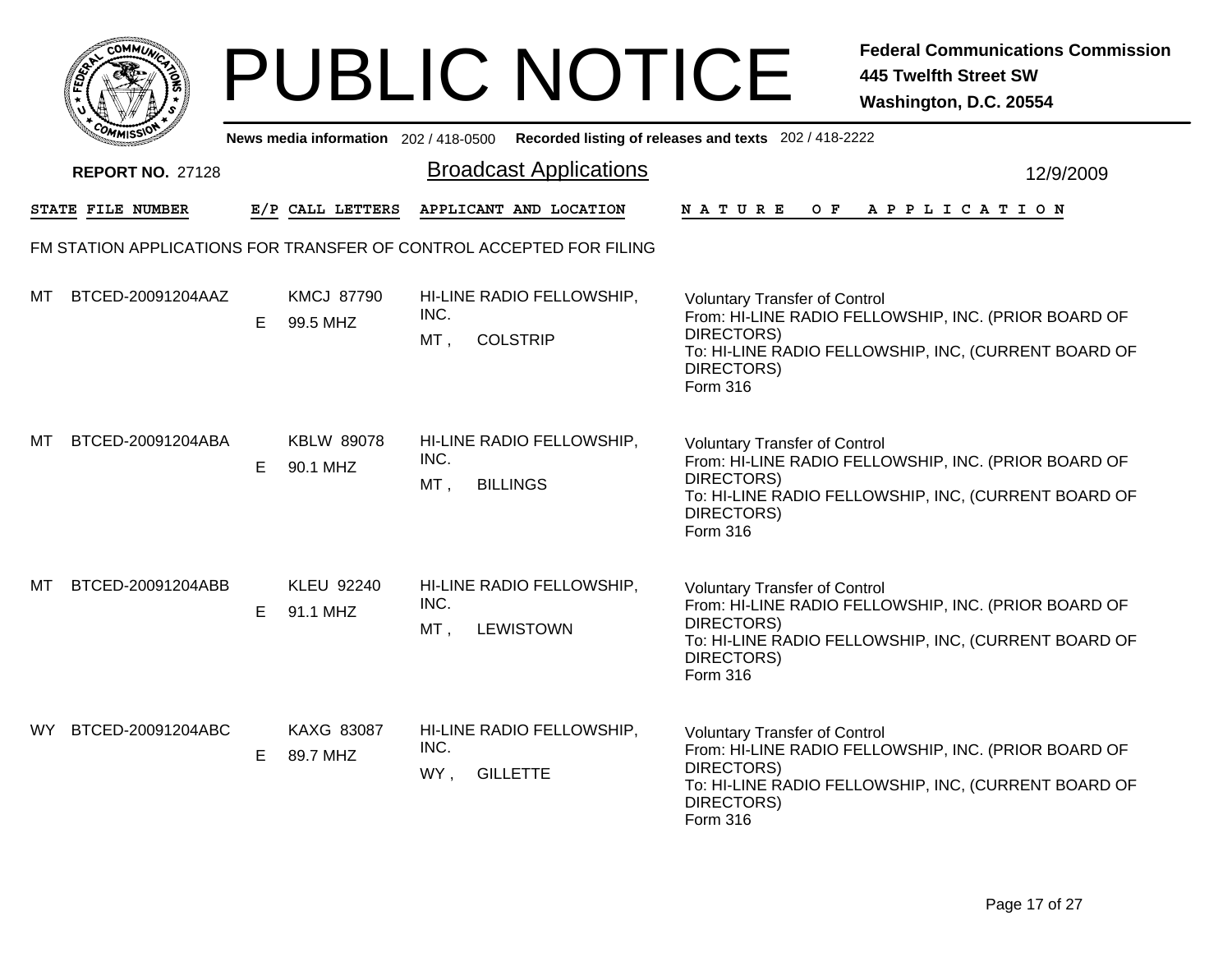|      | омм ,                   |    |                                       |             | <b>PUBLIC NOTICE</b>                                                |                                                                              | <b>Federal Communications Commission</b><br><b>445 Twelfth Street SW</b><br>Washington, D.C. 20554           |
|------|-------------------------|----|---------------------------------------|-------------|---------------------------------------------------------------------|------------------------------------------------------------------------------|--------------------------------------------------------------------------------------------------------------|
|      |                         |    | News media information 202 / 418-0500 |             |                                                                     | Recorded listing of releases and texts 202 / 418-2222                        |                                                                                                              |
|      | <b>REPORT NO. 27128</b> |    |                                       |             | <b>Broadcast Applications</b>                                       |                                                                              | 12/9/2009                                                                                                    |
|      | STATE FILE NUMBER       |    | E/P CALL LETTERS                      |             | APPLICANT AND LOCATION                                              | N A T U R E<br>O F                                                           | APPLICATION                                                                                                  |
|      |                         |    |                                       |             | FM STATION APPLICATIONS FOR TRANSFER OF CONTROL ACCEPTED FOR FILING |                                                                              |                                                                                                              |
| WY . | BTCED-20091204ABD       | E. | KOHR 89342<br>88.9 MHZ                |             | HI-LINE RADIO FELLOWSHIP, INC<br>WY, SHERIDAN                       | <b>Voluntary Transfer of Control</b><br>DIRECTORS)<br>DIRECTORS)<br>Form 316 | From: HI-LINE RADIO FELLOWSHIP, INC. (PRIOR BOARD OF<br>To: HI-LINE RADIO FELLOWSHIP, INC, (CURRENT BOARD OF |
| МΤ   | BTCED-20091204ABE       | E. | KJLF 93010<br>90.5 MHZ                | INC.<br>MT, | HI-LINE RADIO FELLOWSHIP,<br><b>BUTTE</b>                           | <b>Voluntary Transfer of Control</b><br>DIRECTORS)<br>DIRECTORS)<br>Form 316 | From: HI-LINE RADIO FELLOWSHIP, INC. (PRIOR BOARD OF<br>To: HI-LINE RADIO FELLOWSHIP, INC, (CURRENT BOARD OF |
| ND.  | BTCED-20091204ABF       | E  | KJND-FM<br>175935<br>90.7 MHZ         | INC.<br>ND, | HI-LINE RADIO FELLOWSHIP,<br><b>WILLISTON</b>                       | <b>Voluntary Transfer of Control</b><br>DIRECTORS)<br>DIRECTORS)<br>Form 316 | From: HI-LINE RADIO FELLOWSHIP, INC. (PRIOR BOARD OF<br>To: HI-LINE RADIO FELLOWSHIP, INC, (CURRENT BOARD OF |
| МT   | BTCED-20091204ABG       | E  | NEW 175302<br>89.3 MHZ                | INC.<br>MT, | HI-LINE RADIO FELLOWSHIP,<br><b>HAVRE</b>                           | <b>Voluntary Transfer of Control</b><br>DIRECTORS)<br>DIRECTORS)<br>Form 316 | From: HI-LINE RADIO FELLOWSHIP, INC. (PRIOR BOARD OF<br>To: HI-LINE RADIO FELLOWSHIP, INC, (CURRENT BOARD OF |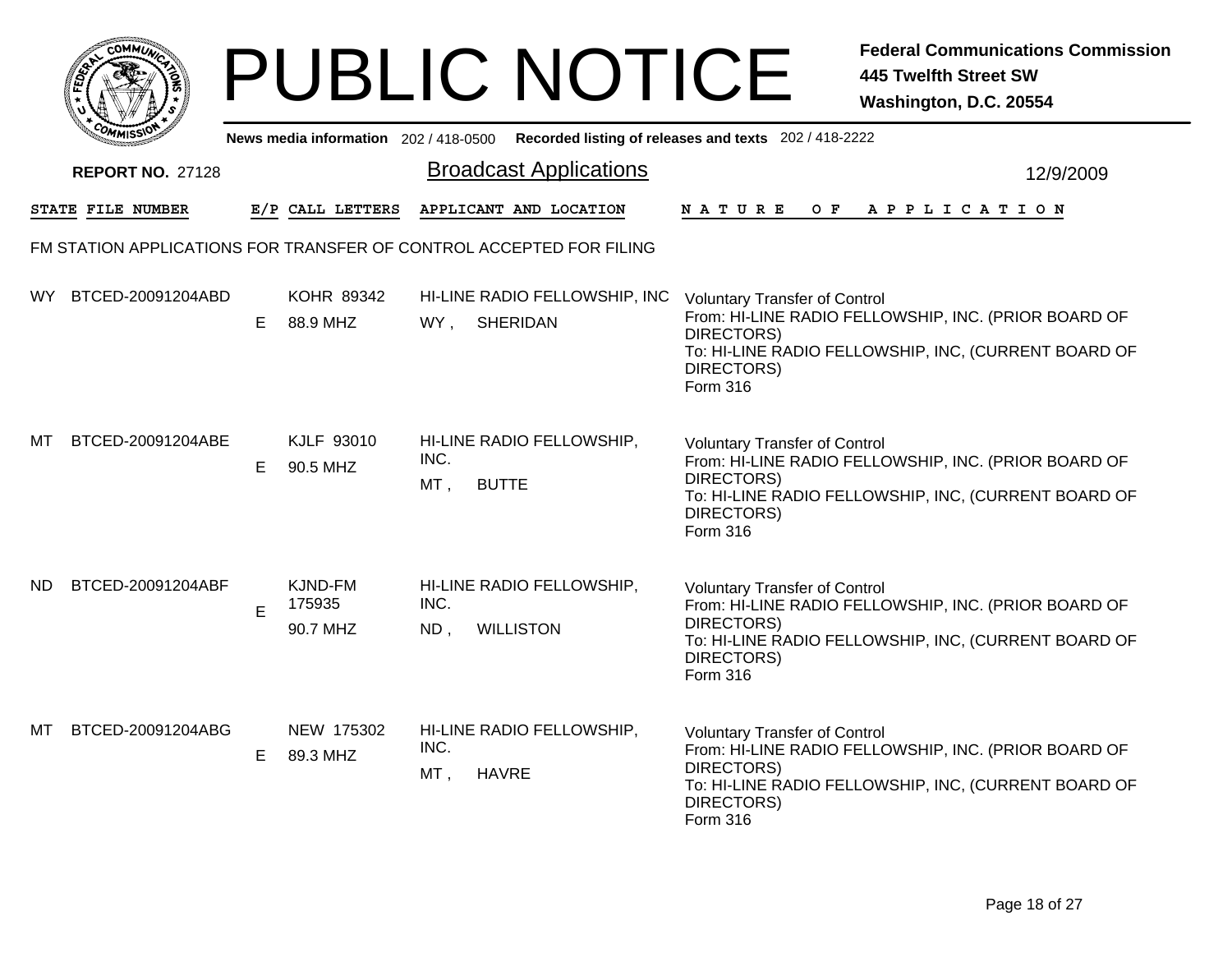|        | MMUNIC<br><b>CO</b> |  |
|--------|---------------------|--|
| క<br>ū |                     |  |
|        |                     |  |
|        | COMI<br>MISS        |  |

|    | <b>MMISSI</b><br>News media information 202 / 418-0500 Recorded listing of releases and texts 202 / 418-2222 |    |                        |                |                                                                     |                                                                                                                                                                                                     |  |  |  |
|----|--------------------------------------------------------------------------------------------------------------|----|------------------------|----------------|---------------------------------------------------------------------|-----------------------------------------------------------------------------------------------------------------------------------------------------------------------------------------------------|--|--|--|
|    | <b>REPORT NO. 27128</b>                                                                                      |    |                        |                | <b>Broadcast Applications</b>                                       | 12/9/2009                                                                                                                                                                                           |  |  |  |
|    | <b>STATE FILE NUMBER</b>                                                                                     |    | E/P CALL LETTERS       |                | APPLICANT AND LOCATION                                              | <b>NATURE</b><br>O F<br>A P P L I C A T I O N                                                                                                                                                       |  |  |  |
|    |                                                                                                              |    |                        |                | FM STATION APPLICATIONS FOR TRANSFER OF CONTROL ACCEPTED FOR FILING |                                                                                                                                                                                                     |  |  |  |
| мт | BTCED-20091204ABH                                                                                            | E. | NEW 175940<br>91.3 MHZ | INC.<br>MT,    | HI-LINE RADIO FELLOWSHIP,<br><b>SCOBEY</b>                          | <b>Voluntary Transfer of Control</b><br>From: HI-LINE RADIO FELLOWSHIP, INC. (PRIOR BOARD OF<br>DIRECTORS)<br>To: HI-LINE RADIO FELLOWSHIP, INC, (CURRENT BOARD OF<br>DIRECTORS)<br><b>Form 316</b> |  |  |  |
| мт | BTCED-20091204ABI                                                                                            | E. | NEW 175930<br>91.5 MHZ | INC.<br>$MT$ . | HI-LINE RADIO FELLOWSHIP,<br><b>MILES CITY</b>                      | <b>Voluntary Transfer of Control</b><br>From: HI-LINE RADIO FELLOWSHIP, INC. (PRIOR BOARD OF<br>DIRECTORS)<br>To: HI-LINE RADIO FELLOWSHIP, INC, (CURRENT BOARD OF<br>DIRECTORS)<br><b>Form 316</b> |  |  |  |
| MT | BTCED-20091204ACK                                                                                            | E. | NEW 175929<br>90.5 MHZ | INC.<br>MT,    | HI-LINE RADIO FELLOWSHIP,<br><b>PLAINS</b>                          | <b>Voluntary Transfer of Control</b><br>From: HI-LINE RADIO FELLOWSHIP, INC. (PRIOR BOARD OF<br>DIRECTORS)<br>To: HI-LINE RADIO FELLOWSHIP, INC, (CURRENT BOARD OF<br>DIRECTORS)<br>Form 316        |  |  |  |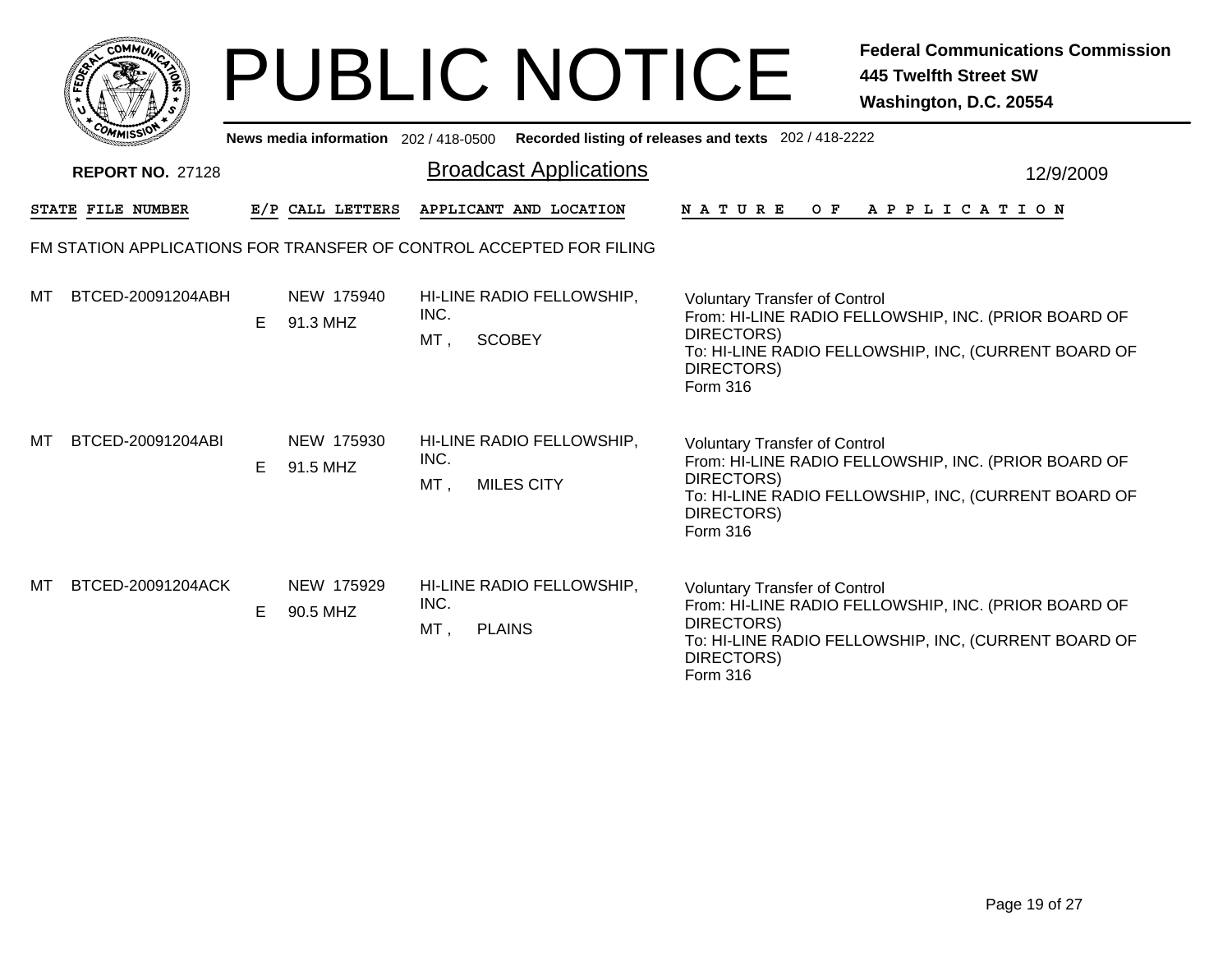|     |                         |    |                                       | <b>PUBLIC NOTICE</b>                                                      |                                                                              | <b>Federal Communications Commission</b><br><b>445 Twelfth Street SW</b><br>Washington, D.C. 20554           |
|-----|-------------------------|----|---------------------------------------|---------------------------------------------------------------------------|------------------------------------------------------------------------------|--------------------------------------------------------------------------------------------------------------|
|     |                         |    | News media information 202 / 418-0500 |                                                                           | Recorded listing of releases and texts 202 / 418-2222                        |                                                                                                              |
|     | <b>REPORT NO. 27128</b> |    |                                       | <b>Broadcast Applications</b>                                             |                                                                              | 12/9/2009                                                                                                    |
|     | STATE FILE NUMBER       |    | E/P CALL LETTERS                      | APPLICANT AND LOCATION                                                    | N A T U R E<br>O F                                                           | A P P L I C A T I O N                                                                                        |
|     |                         |    |                                       | FM TRANSLATOR APPLICATIONS FOR TRANSFER OF CONTROL ACCEPTED FOR FILING    |                                                                              |                                                                                                              |
| МT  | BTCFT-20091204ABJ       | E. | K201CO 27121<br>88.1 MHZ              | HI-LINE RADIO FELLOWSHIP,<br>INC.<br>MT,<br><b>SHELBY</b>                 | <b>Voluntary Transfer of Control</b><br>DIRECTORS)<br>DIRECTORS)<br>Form 316 | From: HI-LINE RADIO FELLOWSHIP, INC. (PRIOR BOARD OF<br>To: HI-LINE RADIO FELLOWSHIP, INC, (CURRENT BOARD OF |
| мт  | BTCFT-20091204ABK       | E. | K201EF 85899<br>88.1 MHZ              | HI-LINE RADIO FELLOWSHIP,<br>INC.<br>MT,<br><b>SEELEY LAKE</b>            | <b>Voluntary Transfer of Control</b><br>DIRECTORS)<br>DIRECTORS)<br>Form 316 | From: HI-LINE RADIO FELLOWSHIP, INC. (PRIOR BOARD OF<br>To: HI-LINE RADIO FELLOWSHIP, INC, (CURRENT BOARD OF |
| MТ  | BTCFT-20091204ABL       | E. | 89.5 MHZ                              | K208EF 106684 HI-LINE RADIO FELLOWSHIP,<br>INC.<br>MT,<br><b>MISSOULA</b> | <b>Voluntary Transfer of Control</b><br>DIRECTORS)<br>DIRECTORS)<br>Form 316 | From: HI-LINE RADIO FELLOWSHIP, INC. (PRIOR BOARD OF<br>To: HI-LINE RADIO FELLOWSHIP, INC, (CURRENT BOARD OF |
| MT. | BTCFT-20091204ABM       | E. | K212DT 93290<br>90.3 MHZ              | HI-LINE RADIO FELLOWSHIP,<br>INC.<br>MT,<br><b>DILLON</b>                 | <b>Voluntary Transfer of Control</b><br>DIRECTORS)<br>DIRECTORS)<br>Form 316 | From: HI-LINE RADIO FELLOWSHIP, INC. (PRIOR BOARD OF<br>To: HI-LINE RADIO FELLOWSHIP, INC, (CURRENT BOARD OF |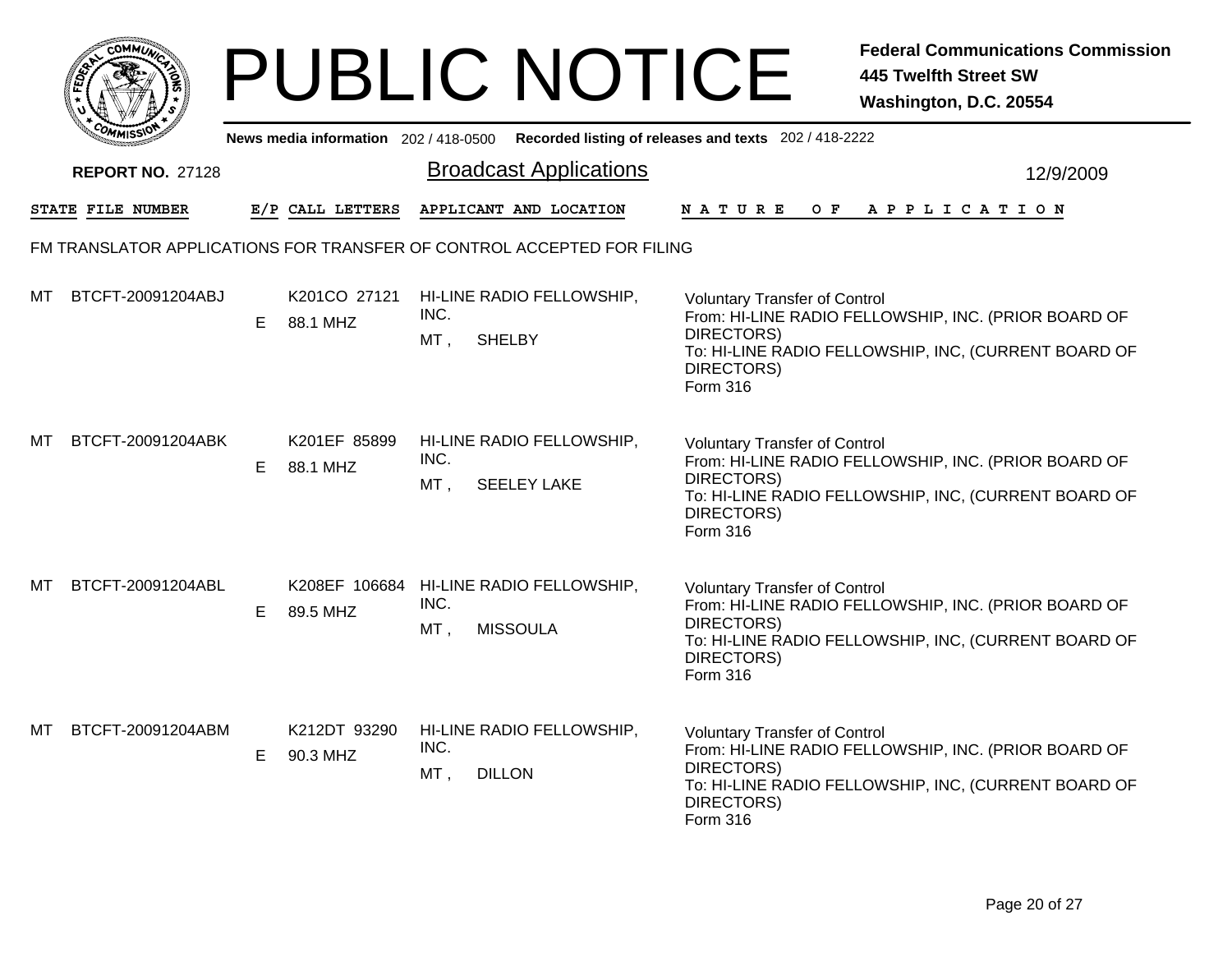|     | <b>OMMUA</b>                                                           |    |                                     |                                                             | <b>PUBLIC NOTICE</b>          |                                                                                     | <b>Federal Communications Commission</b><br><b>445 Twelfth Street SW</b><br>Washington, D.C. 20554           |  |  |  |
|-----|------------------------------------------------------------------------|----|-------------------------------------|-------------------------------------------------------------|-------------------------------|-------------------------------------------------------------------------------------|--------------------------------------------------------------------------------------------------------------|--|--|--|
|     |                                                                        |    | News media information 202/418-0500 |                                                             |                               | Recorded listing of releases and texts 202/418-2222                                 |                                                                                                              |  |  |  |
|     | <b>REPORT NO. 27128</b>                                                |    |                                     |                                                             | <b>Broadcast Applications</b> |                                                                                     | 12/9/2009                                                                                                    |  |  |  |
|     | STATE FILE NUMBER                                                      |    | E/P CALL LETTERS                    | APPLICANT AND LOCATION                                      |                               | <b>NATURE</b><br>O F                                                                | A P P L I C A T I O N                                                                                        |  |  |  |
|     | FM TRANSLATOR APPLICATIONS FOR TRANSFER OF CONTROL ACCEPTED FOR FILING |    |                                     |                                                             |                               |                                                                                     |                                                                                                              |  |  |  |
| MТ  | BTCFT-20091204ABN                                                      | E. | K215EW 83139<br>90.9 MHZ            | HI-LINE RADIO FELLOWSHIP,<br>INC.<br>MT,<br>DEER LODGE      |                               | <b>Voluntary Transfer of Control</b><br>DIRECTORS)<br>DIRECTORS)<br><b>Form 316</b> | From: HI-LINE RADIO FELLOWSHIP, INC. (PRIOR BOARD OF<br>To: HI-LINE RADIO FELLOWSHIP, INC, (CURRENT BOARD OF |  |  |  |
| мт  | BTCFT-20091204ABO                                                      | E  | K216DS 88250<br>91.1 MHZ            | HI-LINE RADIO FELLOWSHIP,<br>INC.<br>MT,<br><b>BROWNING</b> |                               | <b>Voluntary Transfer of Control</b><br>DIRECTORS)<br>DIRECTORS)<br><b>Form 316</b> | From: HI-LINE RADIO FELLOWSHIP, INC. (PRIOR BOARD OF<br>To: HI-LINE RADIO FELLOWSHIP, INC, (CURRENT BOARD OF |  |  |  |
| MТ  | BTCFT-20091204ABP                                                      | E  | K217CG 27122<br>91.3 MHZ            | HI-LINE RADIO FELLOWSHIP,<br>INC.<br>MT,<br><b>LUSTRE</b>   |                               | <b>Voluntary Transfer of Control</b><br>DIRECTORS)<br>DIRECTORS)<br>Form 316        | From: HI-LINE RADIO FELLOWSHIP, INC. (PRIOR BOARD OF<br>To: HI-LINE RADIO FELLOWSHIP, INC, (CURRENT BOARD OF |  |  |  |
| MT. | BTCFT-20091204ABQ                                                      | E. | K218CN 87501<br>91.5 MHZ            | HI-LINE RADIO FELLOWSHIP,<br>INC.<br>MT,<br>CHOTEAU         |                               | <b>Voluntary Transfer of Control</b><br>DIRECTORS)<br>DIRECTORS)<br>Form 316        | From: HI-LINE RADIO FELLOWSHIP, INC. (PRIOR BOARD OF<br>To: HI-LINE RADIO FELLOWSHIP, INC, (CURRENT BOARD OF |  |  |  |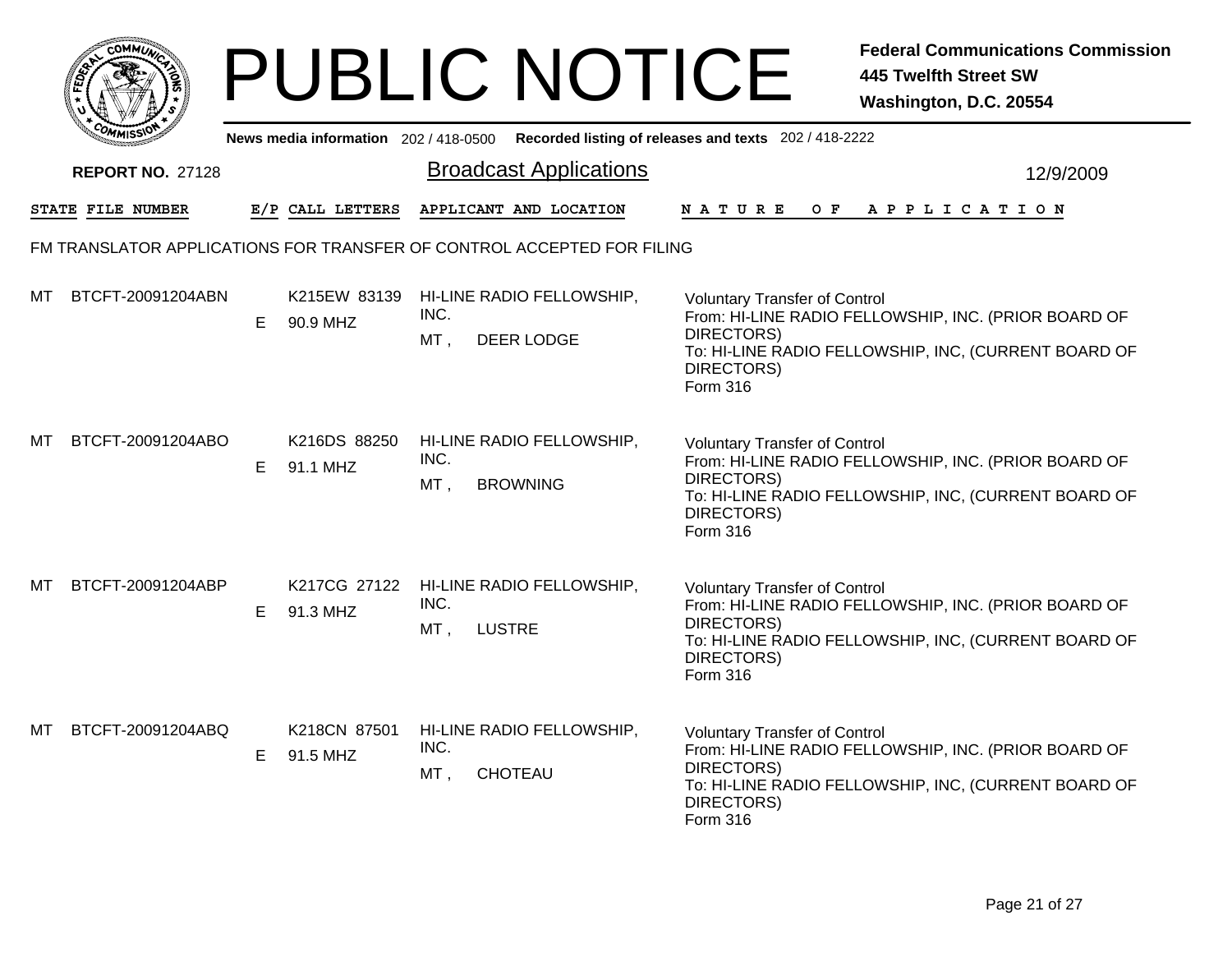|    | <b>0ММий</b> :                                                         |    |                                     |                             | <b>PUBLIC NOTICE</b>                                       |                                                                              | <b>Federal Communications Commission</b><br><b>445 Twelfth Street SW</b><br>Washington, D.C. 20554           |  |  |
|----|------------------------------------------------------------------------|----|-------------------------------------|-----------------------------|------------------------------------------------------------|------------------------------------------------------------------------------|--------------------------------------------------------------------------------------------------------------|--|--|
|    |                                                                        |    | News media information 202/418-0500 |                             |                                                            | Recorded listing of releases and texts 202/418-2222                          |                                                                                                              |  |  |
|    | <b>REPORT NO. 27128</b>                                                |    |                                     |                             | <b>Broadcast Applications</b>                              |                                                                              | 12/9/2009                                                                                                    |  |  |
|    | STATE FILE NUMBER                                                      |    | E/P CALL LETTERS                    |                             | APPLICANT AND LOCATION                                     | N A T U R E<br>O F                                                           | A P P L I C A T I O N                                                                                        |  |  |
|    | FM TRANSLATOR APPLICATIONS FOR TRANSFER OF CONTROL ACCEPTED FOR FILING |    |                                     |                             |                                                            |                                                                              |                                                                                                              |  |  |
| MТ | BTCFT-20091204ABR                                                      | E. | K220ED 65998<br>91.9 MHZ            | INC.<br>MT,                 | HI-LINE RADIO FELLOWSHIP.<br><b>PHILIPSBURG</b>            | <b>Voluntary Transfer of Control</b><br>DIRECTORS)<br>DIRECTORS)<br>Form 316 | From: HI-LINE RADIO FELLOWSHIP, INC. (PRIOR BOARD OF<br>To: HI-LINE RADIO FELLOWSHIP, INC, (CURRENT BOARD OF |  |  |
| MТ | BTCFT-20091204ABS                                                      | E. | 94.9 MHZ                            | INC.<br>$MT$ ,              | K235BO 146157 HI-LINE RADIO FELLOWSHIP,<br><b>COLUMBUS</b> | <b>Voluntary Transfer of Control</b><br>DIRECTORS)<br>DIRECTORS)<br>Form 316 | From: HI-LINE RADIO FELLOWSHIP, INC. (PRIOR BOARD OF<br>To: HI-LINE RADIO FELLOWSHIP, INC, (CURRENT BOARD OF |  |  |
| MТ | BTCFT-20091204ABT                                                      | E. | 96.1 MHZ                            | INC.<br>MT,<br><b>MALTA</b> | K241AX 144894 HI-LINE RADIO FELLOWSHIP,                    | <b>Voluntary Transfer of Control</b><br>DIRECTORS)<br>DIRECTORS)<br>Form 316 | From: HI-LINE RADIO FELLOWSHIP, INC. (PRIOR BOARD OF<br>To: HI-LINE RADIO FELLOWSHIP, INC, (CURRENT BOARD OF |  |  |
| MТ | BTCFT-20091204ABU                                                      | E. | K246BL 146548<br>107.9 MHZ          | INC.<br>MT,                 | HI-LINE RADIO FELLOWSHIP,<br><b>LIVINGSTON</b>             | <b>Voluntary Transfer of Control</b><br>DIRECTORS)<br>DIRECTORS)<br>Form 316 | From: HI-LINE RADIO FELLOWSHIP, INC. (PRIOR BOARD OF<br>To: HI-LINE RADIO FELLOWSHIP, INC, (CURRENT BOARD OF |  |  |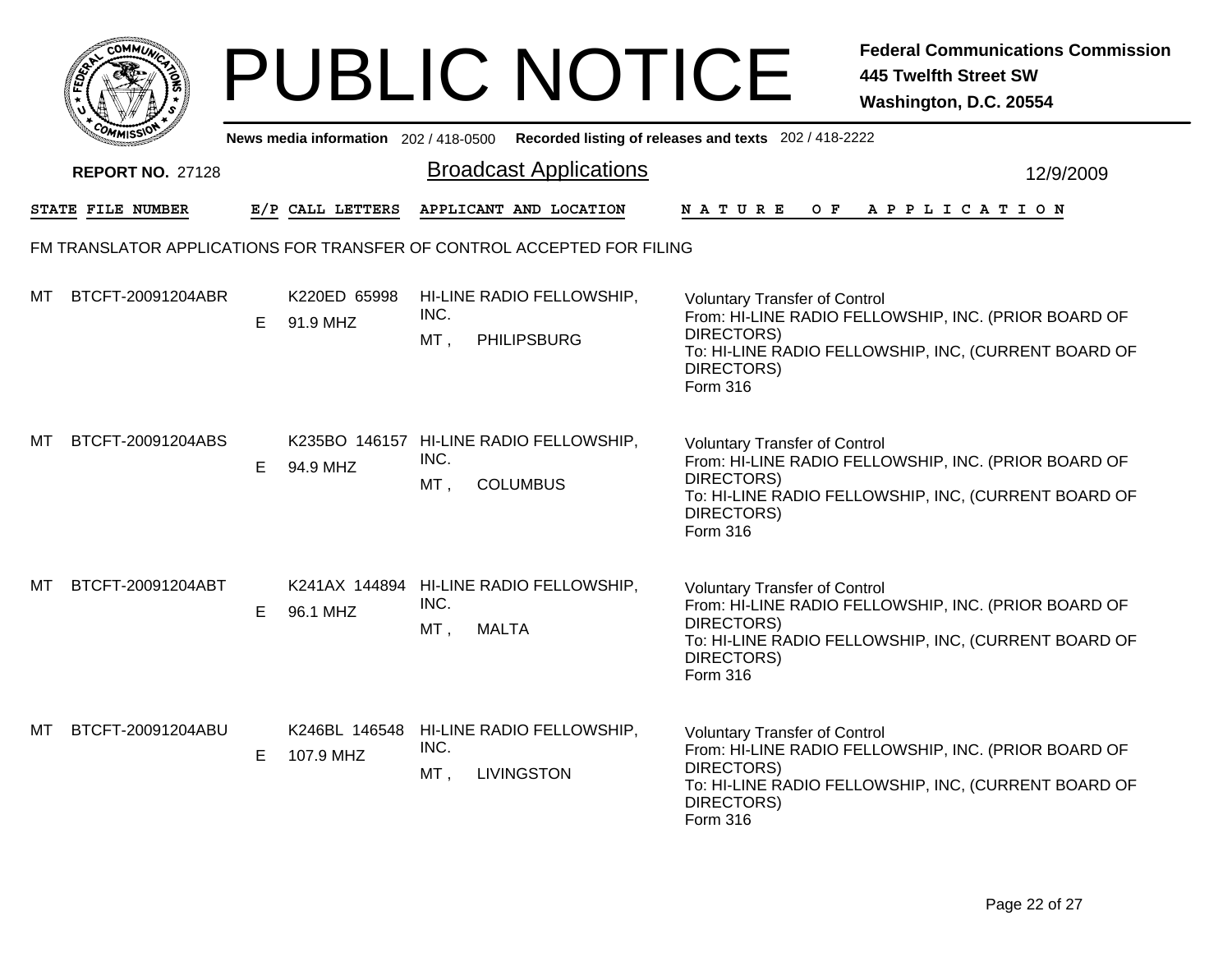|                                                                        |                         |    |                                       | <b>PUBLIC NOTICE</b>                                                        |                                                                              | <b>Federal Communications Commission</b><br><b>445 Twelfth Street SW</b><br>Washington, D.C. 20554           |  |  |
|------------------------------------------------------------------------|-------------------------|----|---------------------------------------|-----------------------------------------------------------------------------|------------------------------------------------------------------------------|--------------------------------------------------------------------------------------------------------------|--|--|
|                                                                        |                         |    | News media information 202 / 418-0500 |                                                                             | Recorded listing of releases and texts 202 / 418-2222                        |                                                                                                              |  |  |
|                                                                        | <b>REPORT NO. 27128</b> |    |                                       | <b>Broadcast Applications</b>                                               |                                                                              | 12/9/2009                                                                                                    |  |  |
|                                                                        | STATE FILE NUMBER       |    | E/P CALL LETTERS                      | APPLICANT AND LOCATION                                                      | N A T U R E<br>O F                                                           | A P P L I C A T I O N                                                                                        |  |  |
| FM TRANSLATOR APPLICATIONS FOR TRANSFER OF CONTROL ACCEPTED FOR FILING |                         |    |                                       |                                                                             |                                                                              |                                                                                                              |  |  |
| мт                                                                     | BTCFT-20091204ABV       | E. | 100.3 MHZ                             | K262AZ 153530 HI-LINE RADIO FELLOWSHIP,<br>INC.<br>MT,<br><b>BOZEMAN</b>    | <b>Voluntary Transfer of Control</b><br>DIRECTORS)<br>DIRECTORS)<br>Form 316 | From: HI-LINE RADIO FELLOWSHIP, INC. (PRIOR BOARD OF<br>To: HI-LINE RADIO FELLOWSHIP, INC, (CURRENT BOARD OF |  |  |
| мт                                                                     | BTCFT-20091204ABW       | E  | 102.3 MHZ                             | K272EF 145423 HI-LINE RADIO FELLOWSHIP,<br>INC.<br>$MT$ ,<br><b>BROADUS</b> | <b>Voluntary Transfer of Control</b><br>DIRECTORS)<br>DIRECTORS)<br>Form 316 | From: HI-LINE RADIO FELLOWSHIP, INC. (PRIOR BOARD OF<br>To: HI-LINE RADIO FELLOWSHIP, INC, (CURRENT BOARD OF |  |  |
| ID                                                                     | BTCFT-20091204ABX       | E. | 104.5 MHZ                             | K283AT 155529 HI-LINE RADIO FELLOWSHIP,<br>INC.<br>WALLACE<br>ID,           | <b>Voluntary Transfer of Control</b><br>DIRECTORS)<br>DIRECTORS)<br>Form 316 | From: HI-LINE RADIO FELLOWSHIP, INC. (PRIOR BOARD OF<br>To: HI-LINE RADIO FELLOWSHIP, INC, (CURRENT BOARD OF |  |  |
| ID                                                                     | BTCFT-20091204ABY       | E. | 105.1 MHZ                             | K286BH 155553 HI-LINE RADIO FELLOWSHIP,<br>INC.<br>ID,<br><b>MULLAN</b>     | <b>Voluntary Transfer of Control</b><br>DIRECTORS)<br>DIRECTORS)<br>Form 316 | From: HI-LINE RADIO FELLOWSHIP, INC. (PRIOR BOARD OF<br>To: HI-LINE RADIO FELLOWSHIP, INC, (CURRENT BOARD OF |  |  |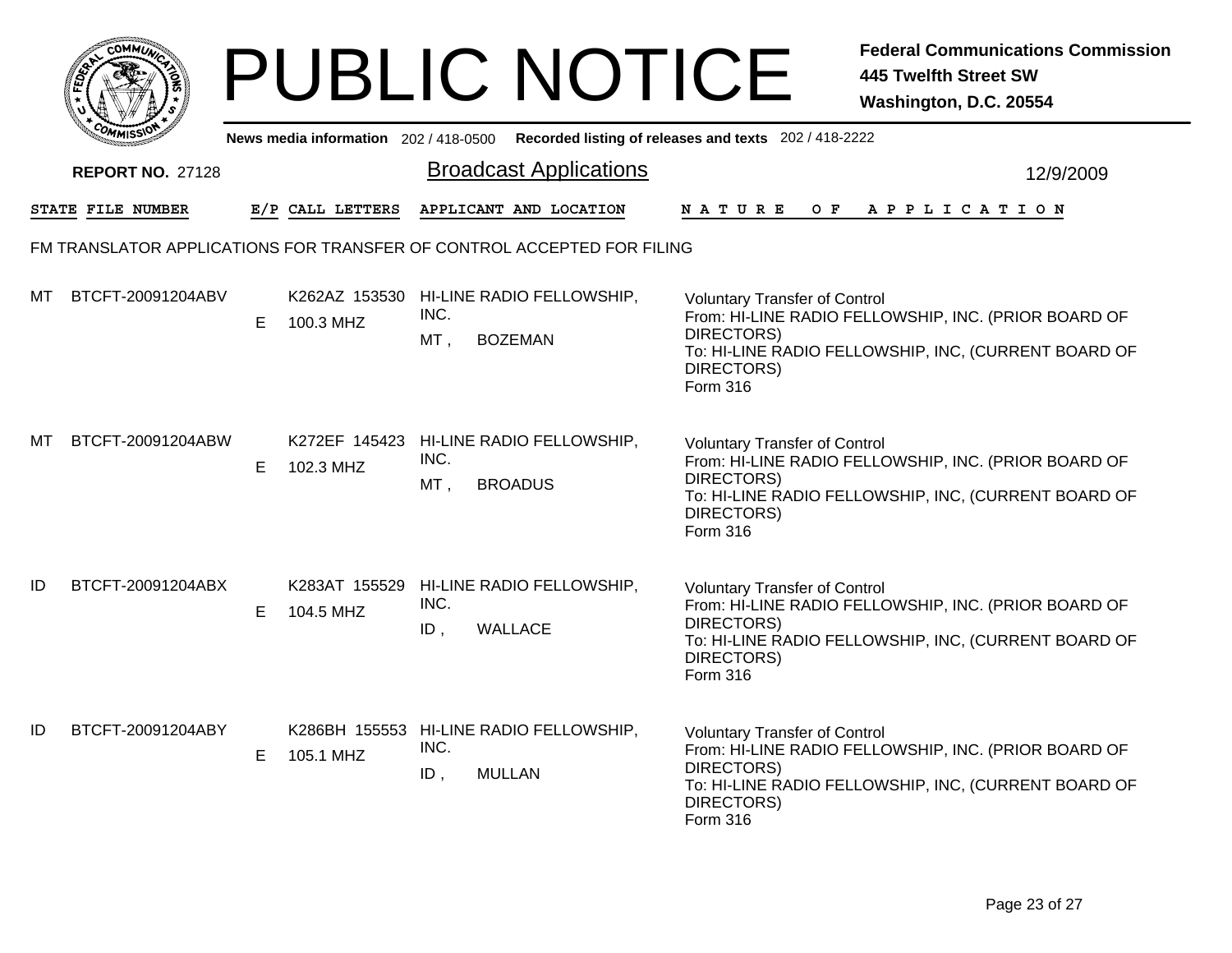|     |                                                                        |    |                                     | <b>PUBLIC NOTICE</b>                                                       |                                                                              | <b>Federal Communications Commission</b><br><b>445 Twelfth Street SW</b><br>Washington, D.C. 20554           |  |  |  |
|-----|------------------------------------------------------------------------|----|-------------------------------------|----------------------------------------------------------------------------|------------------------------------------------------------------------------|--------------------------------------------------------------------------------------------------------------|--|--|--|
|     |                                                                        |    | News media information 202/418-0500 |                                                                            | Recorded listing of releases and texts 202/418-2222                          |                                                                                                              |  |  |  |
|     | <b>REPORT NO. 27128</b>                                                |    |                                     | <b>Broadcast Applications</b>                                              |                                                                              | 12/9/2009                                                                                                    |  |  |  |
|     | STATE FILE NUMBER                                                      |    | E/P CALL LETTERS                    | APPLICANT AND LOCATION                                                     | <b>NATURE</b><br>O F                                                         | A P P L I C A T I O N                                                                                        |  |  |  |
|     | FM TRANSLATOR APPLICATIONS FOR TRANSFER OF CONTROL ACCEPTED FOR FILING |    |                                     |                                                                            |                                                                              |                                                                                                              |  |  |  |
| мт  | BTCFT-20091204ABZ                                                      | E. | 105.3 MHZ                           | K287AW 146254 HI-LINE RADIO FELLOWSHIP,<br>INC.<br>MT,<br><b>HAMILTON</b>  | <b>Voluntary Transfer of Control</b><br>DIRECTORS)<br>DIRECTORS)<br>Form 316 | From: HI-LINE RADIO FELLOWSHIP, INC. (PRIOR BOARD OF<br>To: HI-LINE RADIO FELLOWSHIP, INC, (CURRENT BOARD OF |  |  |  |
| ID  | BTCFT-20091204ACA                                                      | E. | 105.3 MHZ                           | K287AZ 155490 HI-LINE RADIO FELLOWSHIP,<br>INC.<br>ID,<br><b>KELLOGG</b>   | <b>Voluntary Transfer of Control</b><br>DIRECTORS)<br>DIRECTORS)<br>Form 316 | From: HI-LINE RADIO FELLOWSHIP, INC. (PRIOR BOARD OF<br>To: HI-LINE RADIO FELLOWSHIP, INC, (CURRENT BOARD OF |  |  |  |
| мт  | BTCFT-20091204ACB                                                      | E. | 106.3 MHZ                           | K292FV 145305 HI-LINE RADIO FELLOWSHIP,<br>INC.<br>MT,<br><b>RED LODGE</b> | <b>Voluntary Transfer of Control</b><br>DIRECTORS)<br>DIRECTORS)<br>Form 316 | From: HI-LINE RADIO FELLOWSHIP, INC. (PRIOR BOARD OF<br>To: HI-LINE RADIO FELLOWSHIP, INC, (CURRENT BOARD OF |  |  |  |
| MT. | BTCFT-20091204ACC                                                      | E. | 106.5 MHZ                           | K293BB 145598 HI-LINE RADIO FELLOWSHIP,<br>INC.<br>MT,<br><b>CONRAD</b>    | <b>Voluntary Transfer of Control</b><br>DIRECTORS)<br>DIRECTORS)<br>Form 316 | From: HI-LINE RADIO FELLOWSHIP, INC. (PRIOR BOARD OF<br>To: HI-LINE RADIO FELLOWSHIP, INC, (CURRENT BOARD OF |  |  |  |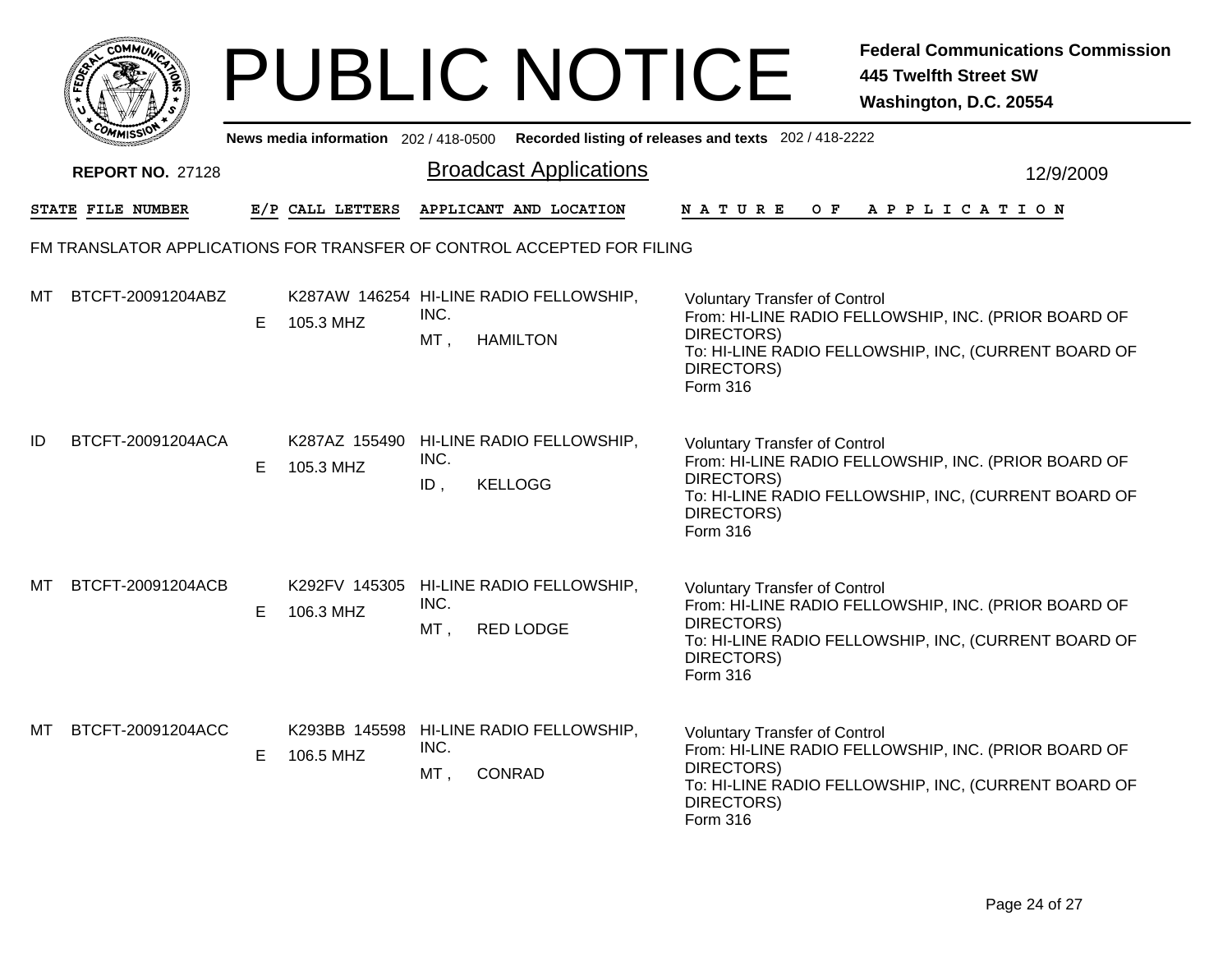|    |                                                                        |    |                                       | <b>PUBLIC NOTICE</b>                                                        |                                                                              | <b>Federal Communications Commission</b><br><b>445 Twelfth Street SW</b><br>Washington, D.C. 20554           |  |  |  |
|----|------------------------------------------------------------------------|----|---------------------------------------|-----------------------------------------------------------------------------|------------------------------------------------------------------------------|--------------------------------------------------------------------------------------------------------------|--|--|--|
|    |                                                                        |    | News media information $202/418-0500$ |                                                                             | Recorded listing of releases and texts 202/418-2222                          |                                                                                                              |  |  |  |
|    | <b>REPORT NO. 27128</b>                                                |    |                                       | <b>Broadcast Applications</b>                                               |                                                                              | 12/9/2009                                                                                                    |  |  |  |
|    | <b>STATE FILE NUMBER</b>                                               |    | E/P CALL LETTERS                      | APPLICANT AND LOCATION                                                      | <b>NATURE</b><br>O F                                                         | A P P L I C A T I O N                                                                                        |  |  |  |
|    | FM TRANSLATOR APPLICATIONS FOR TRANSFER OF CONTROL ACCEPTED FOR FILING |    |                                       |                                                                             |                                                                              |                                                                                                              |  |  |  |
| МT | BTCFT-20091204ACD                                                      | E. | 106.7 MHZ                             | K294BB 144868 HI-LINE RADIO FELLOWSHIP,<br>INC.<br>MT,<br><b>BAKER</b>      | <b>Voluntary Transfer of Control</b><br>DIRECTORS)<br>DIRECTORS)<br>Form 316 | From: HI-LINE RADIO FELLOWSHIP, INC. (PRIOR BOARD OF<br>To: HI-LINE RADIO FELLOWSHIP, INC, (CURRENT BOARD OF |  |  |  |
| МT | BTCFT-20091204ACE                                                      | E. | 106.7 MHZ                             | K294BC 144918 HI-LINE RADIO FELLOWSHIP,<br>INC.<br>MT,<br><b>WOLF POINT</b> | <b>Voluntary Transfer of Control</b><br>DIRECTORS)<br>DIRECTORS)<br>Form 316 | From: HI-LINE RADIO FELLOWSHIP, INC. (PRIOR BOARD OF<br>To: HI-LINE RADIO FELLOWSHIP, INC, (CURRENT BOARD OF |  |  |  |
| MТ | BTCFT-20091204ACF                                                      | E. | 107.1 MHZ                             | K296FS 149923 HI-LINE RADIO FELLOWSHIP,<br>INC.<br>MT,<br><b>EUREKA</b>     | <b>Voluntary Transfer of Control</b><br>DIRECTORS)<br>DIRECTORS)<br>Form 316 | From: HI-LINE RADIO FELLOWSHIP, INC. (PRIOR BOARD OF<br>To: HI-LINE RADIO FELLOWSHIP, INC, (CURRENT BOARD OF |  |  |  |
| МT | BTCFT-20091204ACG                                                      | E. | 107.7 MHZ                             | K299AV 145584 HI-LINE RADIO FELLOWSHIP,<br>INC.<br>MT,<br><b>TOWNSEND</b>   | <b>Voluntary Transfer of Control</b><br>DIRECTORS)<br>DIRECTORS)<br>Form 316 | From: HI-LINE RADIO FELLOWSHIP, INC. (PRIOR BOARD OF<br>To: HI-LINE RADIO FELLOWSHIP, INC, (CURRENT BOARD OF |  |  |  |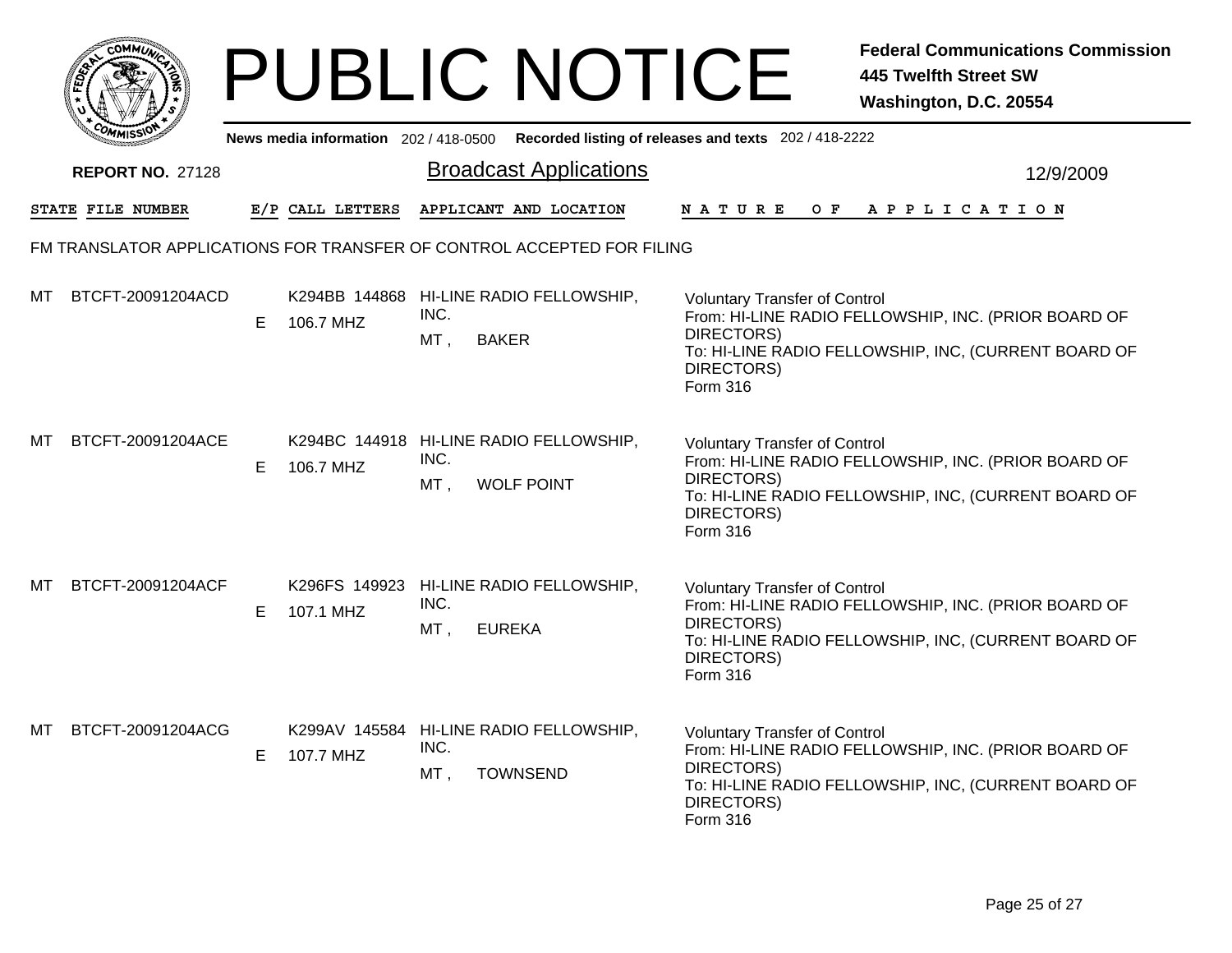|      | OMMI)                                                                  |    |                                       | <b>PUBLIC NOTICE</b>                                                         |  |                                                                              | <b>Federal Communications Commission</b><br><b>445 Twelfth Street SW</b><br>Washington, D.C. 20554           |  |  |
|------|------------------------------------------------------------------------|----|---------------------------------------|------------------------------------------------------------------------------|--|------------------------------------------------------------------------------|--------------------------------------------------------------------------------------------------------------|--|--|
|      |                                                                        |    | News media information 202 / 418-0500 |                                                                              |  | Recorded listing of releases and texts 202 / 418-2222                        |                                                                                                              |  |  |
|      | <b>REPORT NO. 27128</b>                                                |    |                                       | <b>Broadcast Applications</b>                                                |  |                                                                              | 12/9/2009                                                                                                    |  |  |
|      | STATE FILE NUMBER                                                      |    | E/P CALL LETTERS                      | APPLICANT AND LOCATION                                                       |  | <b>NATURE</b><br>O F                                                         | APPLICATION                                                                                                  |  |  |
|      | FM TRANSLATOR APPLICATIONS FOR TRANSFER OF CONTROL ACCEPTED FOR FILING |    |                                       |                                                                              |  |                                                                              |                                                                                                              |  |  |
| мт   | BTCFT-20091204ACH                                                      | E. | K299AZ 144841<br>107.7 MHZ            | HI-LINE RADIO FELLOWSHIP,<br>INC.<br>$MT$ ,<br><b>POPLAR</b>                 |  | <b>Voluntary Transfer of Control</b><br>DIRECTORS)<br>DIRECTORS)<br>Form 316 | From: HI-LINE RADIO FELLOWSHIP, INC. (PRIOR BOARD OF<br>To: HI-LINE RADIO FELLOWSHIP, INC, (CURRENT BOARD OF |  |  |
| мт   | BTCFT-20091204ACI                                                      | E. | 107.9 MHZ                             | K300CD 149672 HI-LINE RADIO FELLOWSHIP,<br>INC.<br>MT,<br><b>SEELEY LAKE</b> |  | <b>Voluntary Transfer of Control</b><br>DIRECTORS)<br>DIRECTORS)<br>Form 316 | From: HI-LINE RADIO FELLOWSHIP, INC. (PRIOR BOARD OF<br>To: HI-LINE RADIO FELLOWSHIP, INC, (CURRENT BOARD OF |  |  |
| MТ   | BTCFT-20091204ACJ                                                      | E. | 107.5 MHZ                             | K298BF 145555 HI-LINE RADIO FELLOWSHIP,<br>INC.<br>MT,<br><b>BOULDER</b>     |  | <b>Voluntary Transfer of Control</b><br>DIRECTORS)<br>DIRECTORS)<br>Form 316 | From: HI-LINE RADIO FELLOWSHIP, INC. (PRIOR BOARD OF<br>To: HI-LINE RADIO FELLOWSHIP, INC, (CURRENT BOARD OF |  |  |
| WY . | BTCFT-20091204ACL                                                      | E. | K205FE 94240<br>88.9 MHZ              | HI-LINE RADIO FELLOWSHIP,<br>INC.<br>WY,<br><b>ROCK SPRINGS</b>              |  | <b>Voluntary Transfer of Control</b><br>DIRECTORS)<br>DIRECTORS)<br>Form 316 | From: HI-LINE RADIO FELLOWSHIP, INC. (PRIOR BOARD OF<br>To: HI-LINE RADIO FELLOWSHIP, INC, (CURRENT BOARD OF |  |  |